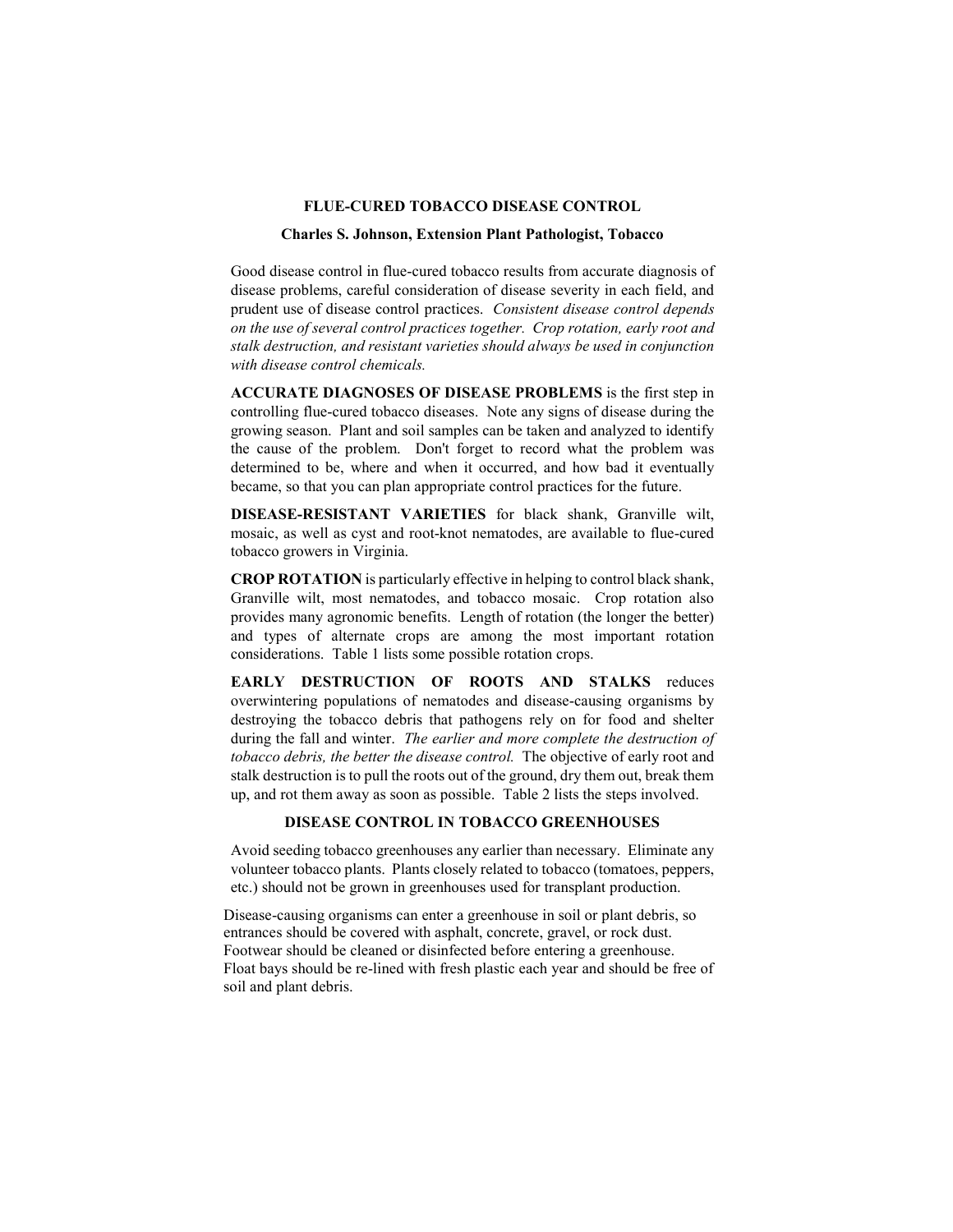|  |  |  |  |  | Table 1. Usefulness of various rotation crops for tobacco disease control <sup>1</sup> . |
|--|--|--|--|--|------------------------------------------------------------------------------------------|
|--|--|--|--|--|------------------------------------------------------------------------------------------|

|                         |                              |                   |                | <b>Nematodes</b> |                            |                                 |
|-------------------------|------------------------------|-------------------|----------------|------------------|----------------------------|---------------------------------|
| <b>Rotation</b><br>Crop | <b>Black</b><br><b>Shank</b> | Granville<br>Wilt | Root-<br>Knot  | Tobacco<br>Cyst  | Tobacco<br>Mosaic<br>Virus | <b>Black</b><br><b>Root Rot</b> |
| Fescue                  | H                            | Н                 | H              | H                | H                          | H                               |
| Small<br>grain          | H                            | H                 | H              | H                | H                          | H                               |
| Lespedeza<br>'Rowan'    | H                            | Н                 | H              |                  | H                          | L                               |
| Soybean                 | H                            | H                 | $L^3$          | H                | Н                          | L                               |
| Corn                    | H                            | M                 | L              | Н                | H                          | H                               |
| Sweet<br>potato         | H                            | M                 | L <sup>4</sup> | ۰                | H                          | H                               |
| Cotton                  | H                            | M                 | N              |                  | H                          | L                               |
| Milo                    | H                            | М                 | L              | Н                | Н                          | Н                               |
| Peanuts                 | H                            | L                 | N              | Н                | Н                          | L                               |
| Pepper                  | H                            | N                 | $\mathbb{N}^2$ | L                | N                          | H                               |
| Potato,<br>Irish        | H                            | N                 | L              | L                | Н                          | H                               |
| Tomato                  | H                            | N                 | $N^3$          | N                | N                          | M                               |

<sup>1</sup>Adapted from Flue-Cured Tobacco Information, North Carolina Cooperative Extension Service. Ratings indicate the value of each rotation crop for reducing damage caused by each disease in the subsequent tobacco crop, and assume excellent weed control in each rotation crop;  $H =$  highly valuable,  $M =$ moderately valuable,  $L =$  Little value,  $N =$  no value – may be worse than continuous tobacco, - = unknown.

<sup>2</sup>May be highly valuable for some species or races of root-knot nematodes

3However, root-knot resistant cultivars can be highly effective rotation crops for tobacco.

4Root-knot resistant sweet potato cultivars are moderately effective rotation crops for tobacco.

## **Table 2. Steps in early stalk and root destruction.**

- 1. Cut stalks into small pieces with a bush-hog or similar equipment *immediately after final harvest*.
- 2. Plow or disc-out stubble the same day that stalks are cut, pulling roots completely out of the soil.
- 3. Re-disc the field *2 weeks after the first operation*.
- 4. Plant a cover crop when root systems are completely dried-out and dead.

If tobacco mosaic (TMV) may have occurred in the previous year, greenhouse surfaces such as side-curtains, center walkways, and the 2x6 boards that support the float bays should be disinfected. A 10% solution of household bleach in water is sufficient for these purposes, as are most disinfectants. There is no need to spray the purline supports or the plastic covers over the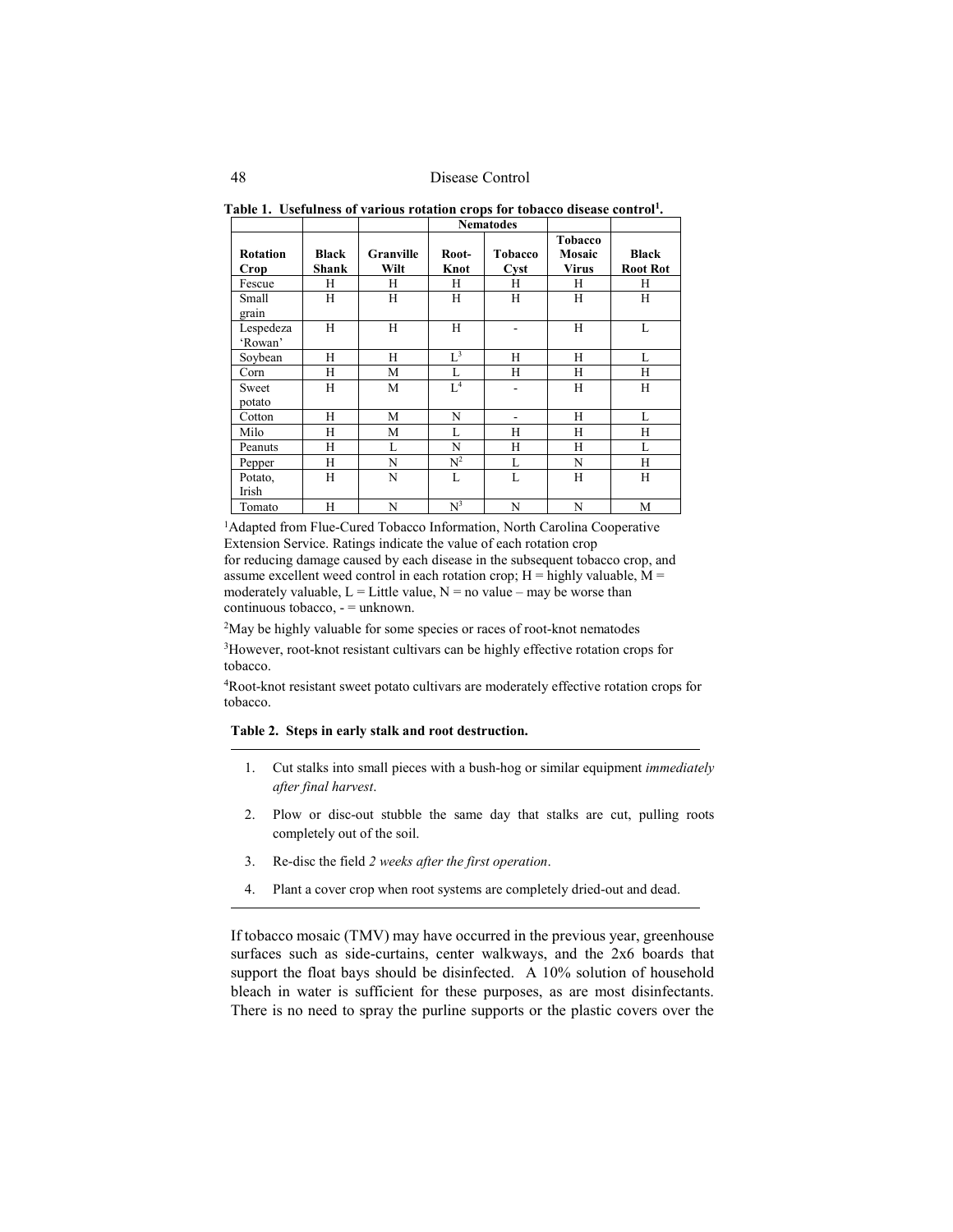greenhouse. Float trays used when TMV may have been present should be washed and cleaned thoroughly before being steamed or treated. Mosaic has a number of weed hosts (horsenettle, ground cherry) which should all be removed from the vicinity of tobacco greenhouses.

Float trays should be cleaned and disinfected to minimize diseases that reduce seed emergence and kill or damage seedlings (*Rhizoctonia* and *Pythium*). As methyl bromide is no longer available, trays can be treated with aerated steam, maintained at  $160^{\circ}$ F to  $175^{\circ}$ F for at least 30 minutes, to minimize damping-off and sore shin diseases.

Never use water from streams or ponds in a tobacco greenhouse, as water from these sources may be contaminated. Avoid introducing disinfestants into water intended for plant uptake. Moving water from one bay to another can increase spread of water-borne pathogens. Filling bays with water long before floating the trays can make *Pythium* disease problems worse.

Condensation in the greenhouse favors disease. Temporarily lowering the side-curtains near dusk and ventilating the greenhouse with horizontal airflow fans will help reduce condensation. Minimize overhead watering and potential splashing of media from one tray cell to another. Correcting drainage problems in and around the greenhouse will also help avoid excess humidity.

To avoid spreading TMV, mower blades and decks should be sanitized with a 1:1 bleach:water solution between greenhouses and after each clipping. Plant debris left on trays after clipping is one of the primary causes of collar rot problems. High vacuum mowers should be used to clip tobacco seedlings. Clippings, unused plants, and used media should be dumped at least 100 yards from the greenhouse.

Bacterial soft rot causes a slimy, watery rot of leaves and stems and can easily be confused with damage from collar rot. Greenhouse management practices for collar rot, as well as angular leaf spot and wildfire (two other bacterial diseases) can also help reduce bacterial soft rot as a side-effect.

# **SPECIFIC DISEASES IMPORTANT IN VIRGINIA**

Diseases like **black shank** and **Granville wilt** are caused by microscopic organisms that live in the soil. Any activity that moves soil from one place to another can spread these diseases. *Crop rotation, early root and stalk destruction, and a resistant variety should all be used before considering use of a pesticide to control black shank or Granville wilt.*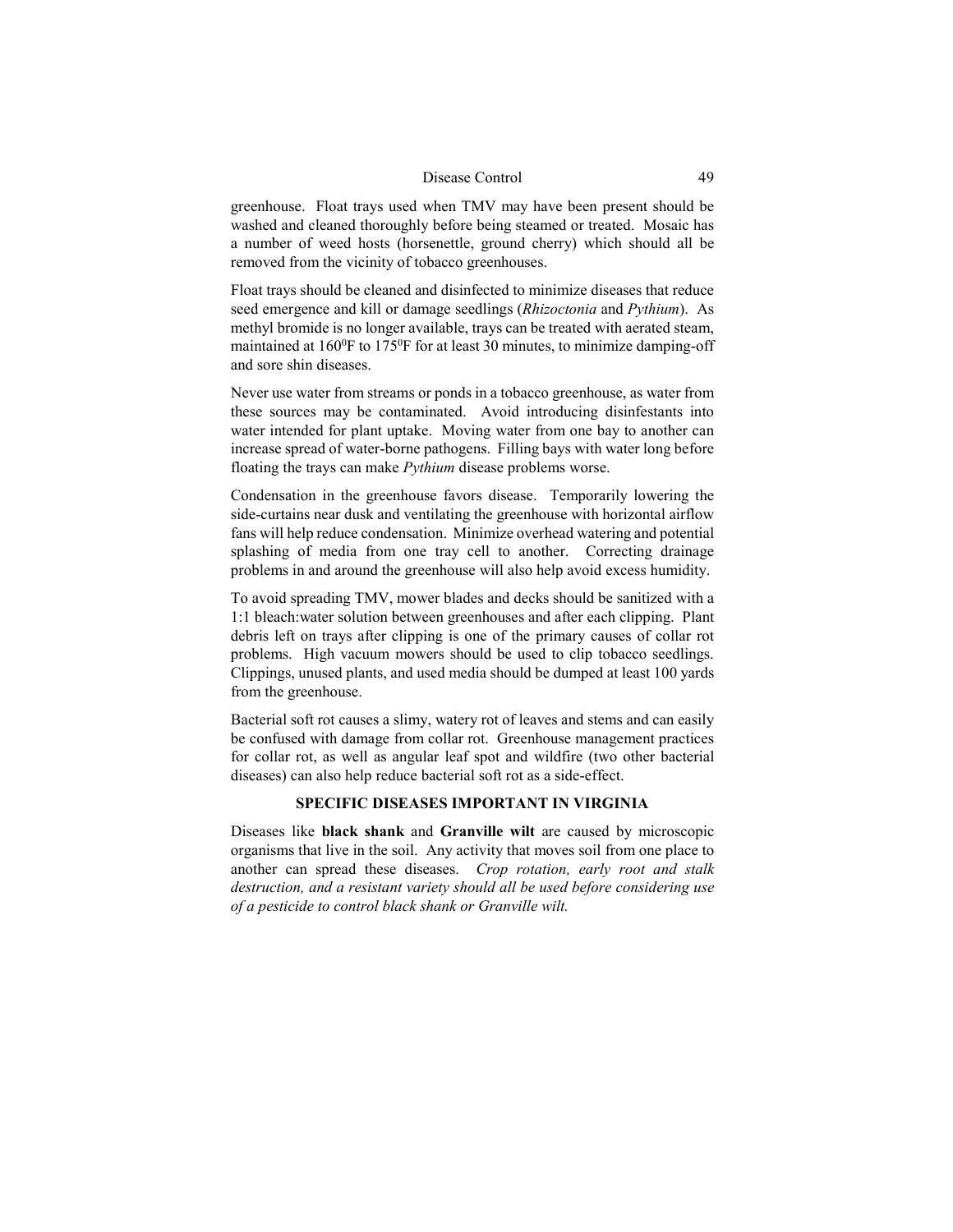50 Disease Control

**Table 3. DISEASES OF TOBACCO SEEDLINGS**

| Disease                                   | Material                                                                           | Rate                                                                                              |
|-------------------------------------------|------------------------------------------------------------------------------------|---------------------------------------------------------------------------------------------------|
| <b>Pythium Root Rot</b>                   | Terramaster 4EC                                                                    | Preventative:                                                                                     |
| (Pythium spp.)                            |                                                                                    | $1.4$ fl oz/ $100$ gal may be                                                                     |
|                                           |                                                                                    | applied twice, as long as                                                                         |
|                                           |                                                                                    | applications are 3 weeks                                                                          |
|                                           |                                                                                    | apart. 1.0 fl oz/100 gal                                                                          |
|                                           |                                                                                    | may be used as a third                                                                            |
|                                           |                                                                                    | application as long as it                                                                         |
|                                           |                                                                                    | is made no later than                                                                             |
|                                           |                                                                                    | eight weeks after                                                                                 |
|                                           |                                                                                    | seeding.                                                                                          |
|                                           |                                                                                    | Curative: $1.4 \text{ fl oz}/100$                                                                 |
|                                           |                                                                                    | gal                                                                                               |
|                                           |                                                                                    | $2nd$ Curative: 1-1.4 fl                                                                          |
|                                           |                                                                                    | $oz/100$ gal.                                                                                     |
|                                           | <b>Remarks:</b> Can be used before or after symptoms appear, but no earlier than 2 |                                                                                                   |
|                                           |                                                                                    | weeks after seeding. If symptoms reappear, a second application can be made no                    |
|                                           |                                                                                    | later than 8 weeks after seeding. No more than 3.8 fl.oz./100 gallons of water may                |
|                                           | be applied to any crop of transplants, regardless of the number of applications.   |                                                                                                   |
|                                           |                                                                                    | MUST BE EVENLY DISTRIBUTED. When mixing, first form dilute emulsion,                              |
|                                           | then distribute diluted emulsion evenly and thoroughly in float bed water.         |                                                                                                   |
| <b>Target Spot</b>                        | Penncozeb 75DF                                                                     | 0.5 lb/100 gal (1 level                                                                           |
| (Thanatephorus                            |                                                                                    | $\frac{\text{tsp}}{\text{gal}}$                                                                   |
| cucumeris); Blue Mold                     |                                                                                    |                                                                                                   |
| (Peronospora                              |                                                                                    |                                                                                                   |
| tabacina); Anthracnose                    |                                                                                    |                                                                                                   |
| (Colletotrichum                           |                                                                                    |                                                                                                   |
| gloeosporioides)                          |                                                                                    |                                                                                                   |
|                                           |                                                                                    | Remarks: Apply as a fine foliar spray to the point of run-off to ensure thorough                  |
|                                           | coverage. Begin applications before disease has been observed, but not before      |                                                                                                   |
|                                           | seedlings are the size of a dime. Use 3 gal of spray mixture /1000 sq. ft. when    |                                                                                                   |
|                                           |                                                                                    | plants are about the size of a dime. Use 6 gal /1000 sq. ft. when the canopy has                  |
|                                           |                                                                                    | closed and plants are close to ready for transplanting. Repeat applications on a 5-7              |
|                                           |                                                                                    | day interval to protect new growth. Some tobacco companies may prohibit use of                    |
| mancozeb products like Penncozeb in 2020. |                                                                                    |                                                                                                   |
| <b>Target Spot</b>                        | <b>Quadris</b>                                                                     | $0.14$ fl oz $(4 \text{ ml})/1,000$                                                               |
| (Thanatephorus                            |                                                                                    | sq.ft.                                                                                            |
| cucumeris)                                |                                                                                    | $(6.0 \text{ fl oz/A})$                                                                           |
|                                           |                                                                                    | Remarks: Apply in enough water for thorough coverage (5 gal/1,000 sq. ft.). The                   |
|                                           |                                                                                    | Special Local Need (24[c]) label allows only 1 application before transplanting,                  |
|                                           |                                                                                    | and requires the label be in the possession of the user at the time of application.               |
|                                           |                                                                                    | Follow-up sprays are allowed in the field according to the Quadris federal label.                 |
| <b>Blue mold</b>                          | Aliette                                                                            | 0.5 lb (8 oz)/50 gal                                                                              |
| (Peronospora tabacina)                    |                                                                                    |                                                                                                   |
|                                           | Remarks: Foliar spray; apply no more than 0.6 lb/1,000 sq.ft; CAN BURN             |                                                                                                   |
|                                           |                                                                                    | PLANTS IF WASHED INTO MEDIA OR FLOAT WATER; no more than 2                                        |
| sprays/greenhouse season.                 |                                                                                    |                                                                                                   |
| <b>Angular Leaf Spot or</b>               | Agri-mycin 17, Fire-                                                               | 100-200 ppm                                                                                       |
| Wildfire (Pseudomonas                     | wall 17WP, Harbour,                                                                | $(2-4 \text{ tsp}/3 \text{gal})$                                                                  |
| syringae)                                 | _etc.                                                                              |                                                                                                   |
|                                           |                                                                                    | <b>Remarks:</b> Foliar Spray-100 ppm = 4 oz/50 gal or $\frac{1}{2}$ lb/100 gal; preventative use. |
|                                           | 200 ppm = $\frac{1}{2}$ lb/50 gal or 1 lb/100 gal; curative use.                   |                                                                                                   |
|                                           |                                                                                    |                                                                                                   |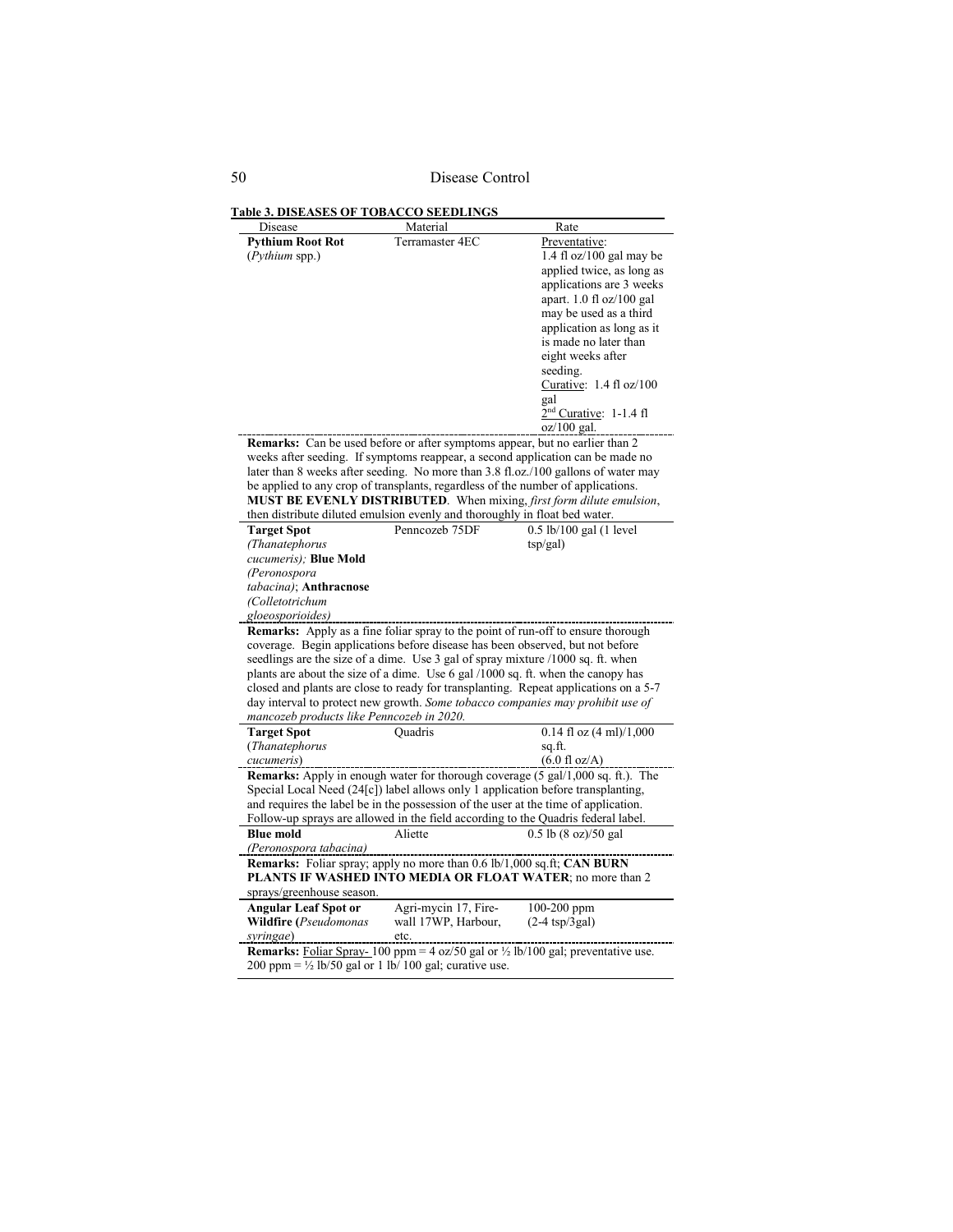Black shank is caused by a fungus-like pathogen that lives in soil and attacks tobacco roots and stalks. Tables 4, 5 and 9 present black shank resistance ratings for flue-cured tobacco varieties. *Virginia tobacco producers should assume that most of their fields contain race 1 of the black shank pathogen*. *In addition to planting a variety with high resistance to race 1, growers planting black shank problem fields in 2021 should apply a black shank fungicide at first cultivation and/or at layby in addition to use in the transplant water* (Table 10)*.* Remember that while soil fumigants provide good to excellent control of Granville wilt and nematodes, they are generally not effective for black shank control.

|                        |                       |                    | Relative Yield Index <sup>3</sup> |
|------------------------|-----------------------|--------------------|-----------------------------------|
| Varieties with the     | Percent               | With               | Without Black                     |
| $Ph$ gene <sup>1</sup> | Survival <sup>2</sup> | <b>Black Shank</b> | Shank                             |
| NC 1226 <sup>4</sup>   | 99                    | 106                | 108                               |
| NC 196                 | 73                    | 74                 | 102                               |
| <b>PVH 1452</b>        | 66                    | 67                 | 101                               |
| CC 700                 | 67                    | 66                 | 98                                |
| <b>PVH 1600</b>        | 64                    | 64                 | 100                               |
| NC 72                  | 57                    | 57                 | 100                               |
| CC <sub>67</sub>       | 69                    | 55                 | 92                                |
| <b>NC 299</b>          | 47                    | 47                 | 100                               |
| CC27                   | 39                    | 41                 | 105                               |
| <b>NC 297</b>          | 37                    | 38                 | 103                               |
| CC <sub>37</sub>       | 39                    | 37                 | 94                                |
| <b>PVH 2310</b>        | 30                    | 30                 | 100                               |

**Table 4. Reactions to Race 1 Black Shank by Flue-Cured Tobacco Varieties possessing the** *Php* **gene.**

<sup>1</sup> Varieties with the  $Ph_p$  gene possess very high resistance to race 0 of the black shank pathogen. Resistance to race 0 in varieties without the *Php* gene is similar to or higher than that to race 1.

<sup>2</sup> Average % Survival without a soil fungicide from 3 years of field testing by North Carolina State University. Source: 2020 Tobacco Production Guide, Managing Diseases, Table 8.3.

 $3$  Relative Yield Index = yield of each cultivar relative to the yield of all other cultivars in the experiment(s). Yield indexes for "No Black Shank" = average relative yield from the 2015-2020 Virginia OVT tests conducted at the Southern Piedmont AREC, Blackstone. Yield indexes for "Black Shank (race 1)" = yield index without black shank multiplied by 2019-2020 NCSU Black Shank-% Survival ratings. <sup>4</sup> Tentative ratings based on the limited data available in December 2020.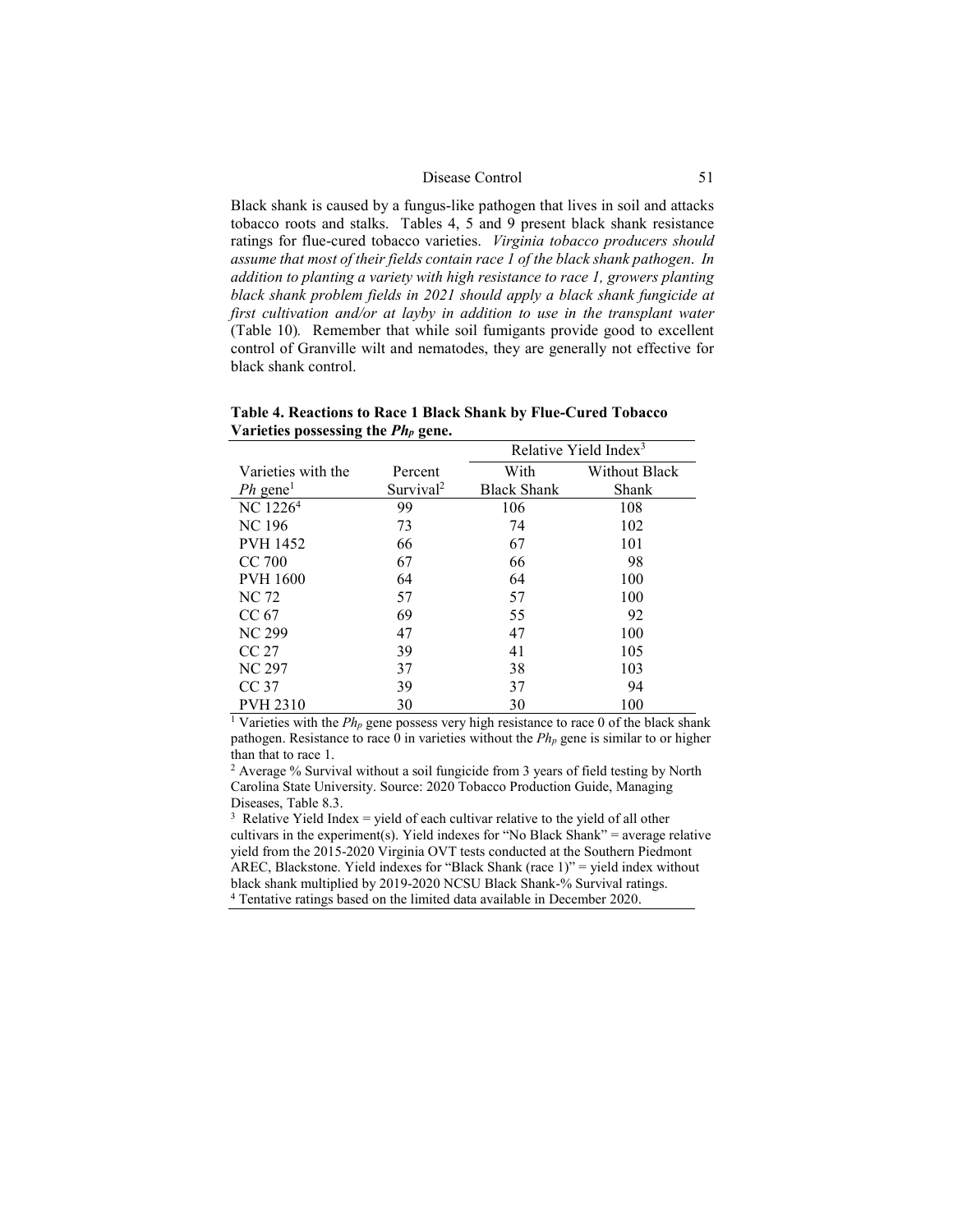| Table 5. Reactions to Race 1 Black Shank by Flue-Cured Tobacco |  |
|----------------------------------------------------------------|--|
| Varieties that don't possess the $Ph_p$ gene.                  |  |

|                              |                       |                    | Relative Yield Index $3$ |
|------------------------------|-----------------------|--------------------|--------------------------|
| Varieties without            | Percent               | With               | Without Black            |
| the $Ph_p$ gene <sup>1</sup> | Survival <sup>2</sup> | <b>Black Shank</b> | Shank                    |
| GL 386 <sup>4</sup>          | 94                    | 96                 | 102                      |
| CC <sub>35</sub>             | 82                    | 95                 | 116                      |
| NC 925                       | 92                    | 92                 | 99                       |
| CC 1063                      | 92                    | 89                 | 97                       |
| <b>NC 938</b>                | 87                    | 87                 | 100                      |
| $CC$ 145 <sup>4</sup>        | 91                    | 82                 | 90                       |
| K 346                        | 85                    | 80                 | 93                       |
| NC 606                       | 77                    | 74                 | 96                       |
| CC <sub>33</sub>             | 71                    | 68                 | 95                       |
| GL 395                       | 67                    | 63                 | 94                       |
| CC 143                       | 56                    | 58                 | 105                      |
| GL 26H                       | 53                    | 57                 | 108                      |
| CC 13                        | 57                    | 57                 | 100                      |
| <b>PVH 2254</b>              | 50                    | 50                 | 101                      |
| <b>PVH 2110</b>              | 50                    | 53                 | 107                      |
| K 326                        | 37                    | 39                 | 105                      |

<sup>1</sup> Varieties with the  $Ph_p$  gene possess very high resistance to race 0 of the black shank pathogen. Resistance to race 0 in varieties without the *Php* gene is similar to or higher than that to race 1.

<sup>2</sup> Average % Survival without a soil fungicide from 3 years of field testing by North Carolina State University. Source: 2020 Tobacco Production Guide, Managing Diseases, Table 8.3.

 $3$  Relative Yield Index = yield of each cultivar relative to the yield of all other cultivars in the experiment(s). Yield indexes for "No Black Shank" = average relative yield from the 2015-2020 Virginia OVT tests conducted at the Southern Piedmont AREC, Blackstone. Yield indexes for "Black Shank (race 1)" = yield index without black shank multiplied by 2019-2020 NCSU Black Shank-% Survival ratings. <sup>4</sup> Tentative ratings based on the limited data available in December 2020.

**Granville (Bacterial) wilt** is caused by a soil-inhabiting bacterium that invades tobacco plants through one or more roots, and often kills the entire plant. The pathogen can also invade tobacco plants through wounds, so early and shallow cultivation and hand-topping can help reduce spread in infested fields. Although symptoms are somewhat similar to those for black shank, intermediate symptoms of Granville wilt involve wilting on only one side, and wilted leaves may retain their normal green color rather than yellowing. *Crop rotation and use of resistant varieties is ESSENTIAL for Granville wilt control.* Including soybeans as a rotation crop helps reduce losses to this disease (Table 1). Disease reduction and yield increases are generally much larger from use of resistant varieties compared to soil fumigation (Tables 6, 7, 9, and 10). *Wiltresistant varieties reduce infection through roots, but not stalks (infections that*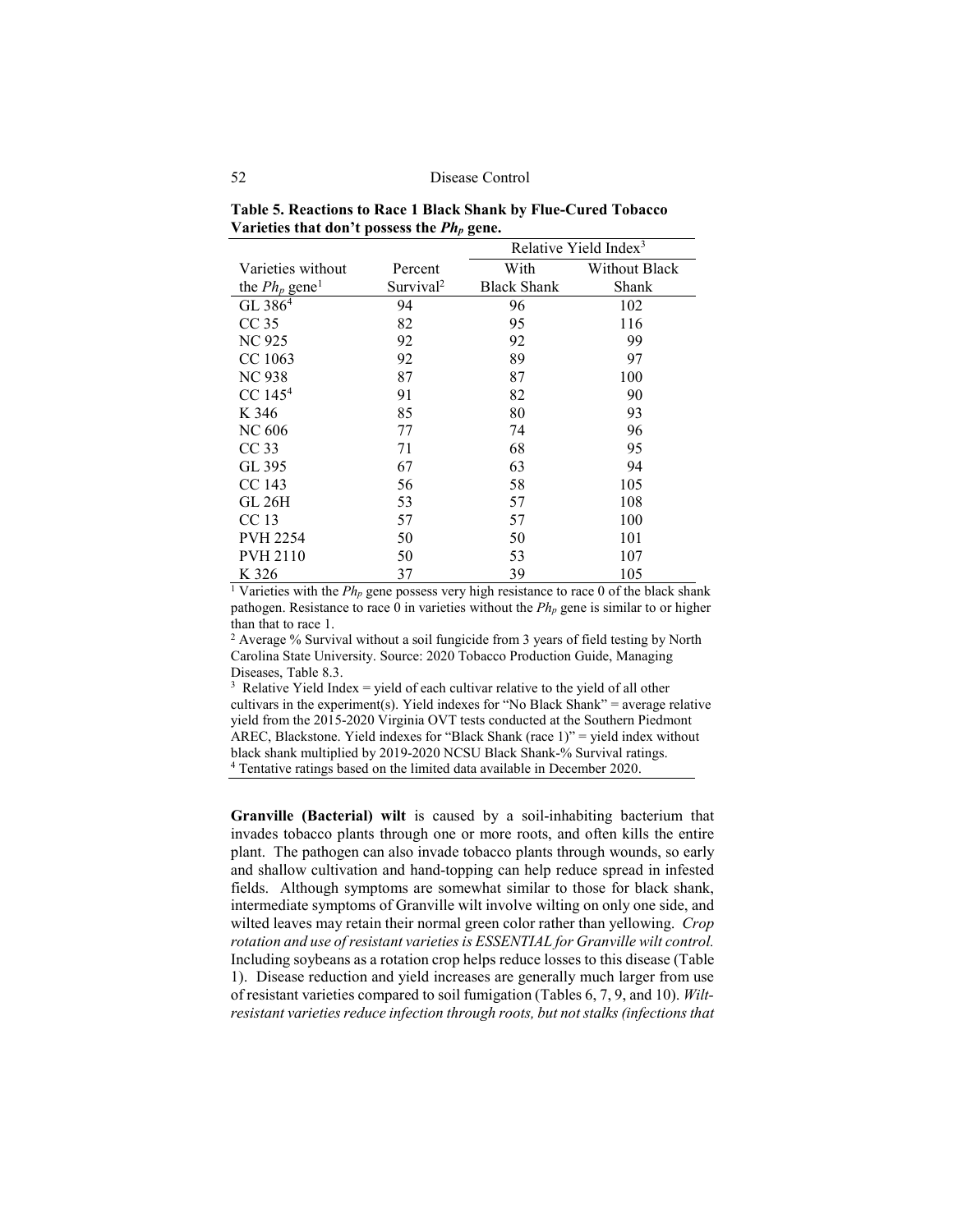*occur via mechanical toppers and/or tobacco harvesters)*. See Table 6. Topping and harvesting equipment should be adjusted and sanitized carefully before and after use in fields infested with the Granville wilt pathogen.

**Table 6. Performance of selected flue-cured tobacco varieties in 2020 on-farm test for resistance to Granville Wilt, Dolphin, VA.**

|                  | Final % Healthy Plants |       |        |          |        |        |       |
|------------------|------------------------|-------|--------|----------|--------|--------|-------|
| Variety          | 8 Jun                  | 2 Jul | 16 Jul | $30$ Jul | 14 Aug | 26 Aug | 1 Sep |
| <b>PVH 1452</b>  | 100                    | 98    | 98     | 99       | 95     | 88     | 37    |
| CC 145           | 100                    | 97    | 95     | 96       | 94     | 80     | 50    |
| <b>PVH 1920</b>  | 100                    | 97    | 95     | 96       | 88     | 74     | 29    |
| <b>NC</b> 196    | 100                    | 96    | 95     | 93       | 90     | 65     | 29    |
| CC 143           | 98                     | 95    | 94     | 91       | 90     | 62     | 30    |
| CC 27            | 99                     | 97    | 94     | 94       | 94     | 59     | 27    |
| NC 1226          | 100                    | 97    | 94     | 94       | 93     | 55     | 17    |
| CC <sub>35</sub> | 98                     | 94    | 91     | 91       | 77     | 26     |       |

**Tobacco Cyst (TCN), Root-Knot, and Lesion Nematodes** are microscopic worms that live in the soil and feed on tobacco roots. *Fields continuously planted with tobacco will develop significant nematode problems*. In addition to stunting tobacco and reducing yield and quality on their own, tobacco nematodes also significantly increase levels of black shank, Fusarium wilt, and Granville wilt. Destruction of tobacco roots as soon as possible after harvest is a critical first step toward reliably acceptable nematode control in the future. Production practices such as early root and stalk destruction, crop rotation, and resistant varieties reduce nematode populations over much longer periods of time than nematicides, and should therefore always be used in addition to nematicides.

Frequent use of varieties with the  $Ph_p$  gene over the last 20 years has dramatically reduced TCN populations in many fields. Nematicide use should no longer be necessary for TCN control when resistant varieties have been planted in rotated fields, but may be necessary when the number of TCN juveniles and eggs exceeds 1,000 per 500 cc of soil (Tables 4, 7 and 9). *Planting a variety without the Php gene for 1-2 consecutive years may allow TCN to increase to damaging levels.* Field histories and nematode assay results can be used to decide if nematicide use would be prudent for the 2021 crop.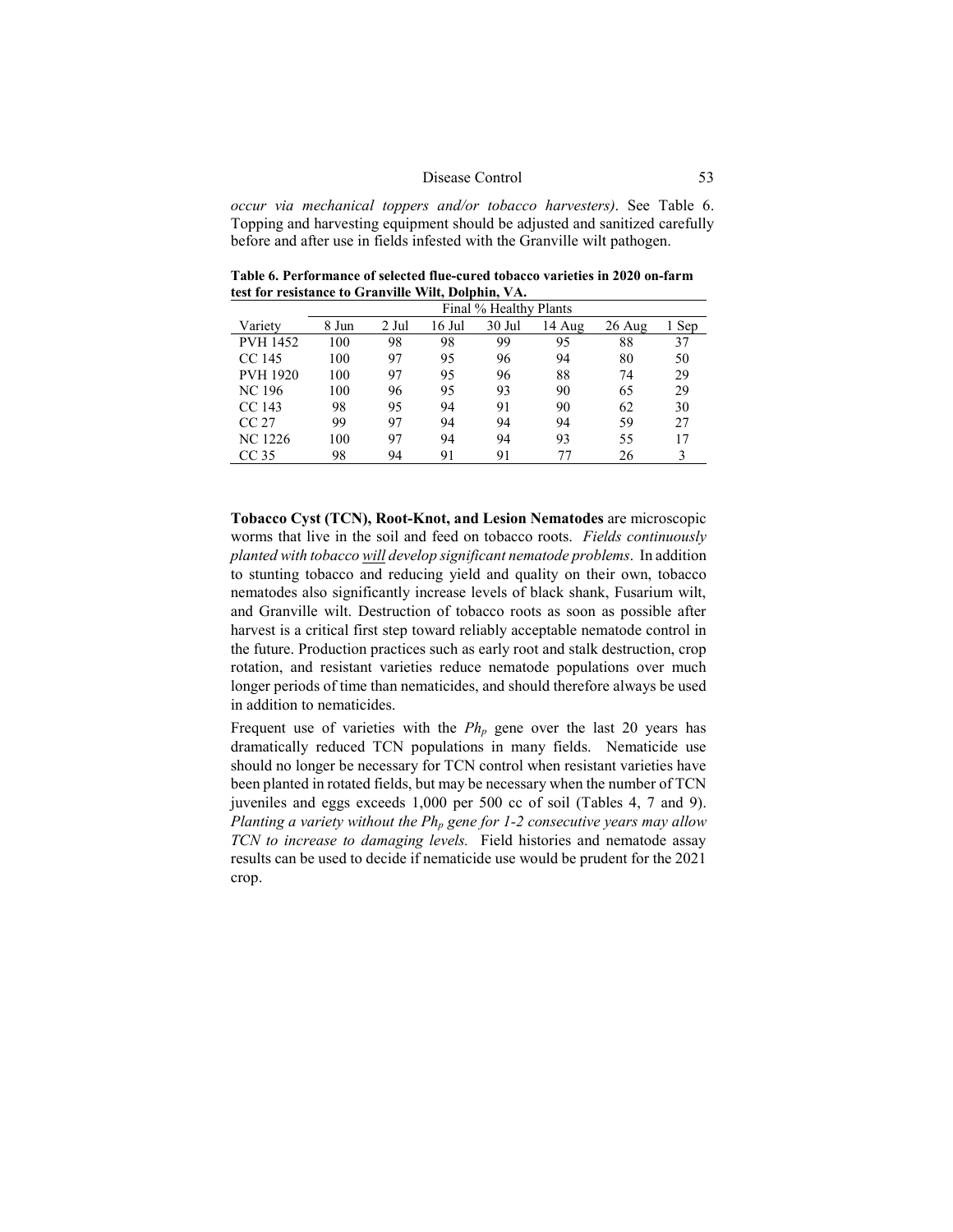| abic 7. Keacholls of the curve tobacco varieties to Grahvine Will. |                       | Relative Yield Index <sup>3</sup> |         |
|--------------------------------------------------------------------|-----------------------|-----------------------------------|---------|
| Varieties with the                                                 | $\frac{0}{0}$         | With                              | Without |
| Php $\text{gene}^1$ :                                              | Survival <sup>2</sup> | Disease                           | Disease |
| <b>PVH 1452</b>                                                    | 53                    | 67                                | 101     |
| CC 37                                                              | 67                    | 63                                | 94      |
| <b>NC 297</b>                                                      | 55                    | 57                                | 103     |
| <b>CC 27</b>                                                       | 49                    | 51                                | 105     |
| CC 67                                                              | 53                    | 49                                | 92      |
| <b>NC 299</b>                                                      | 46                    | 46                                | 100     |
| <b>NC196</b>                                                       | 40                    | 41                                | 102     |
| CC 700                                                             | 36                    | 35                                | 98      |
| NC 1226 <sup>4</sup>                                               | 12                    | 13                                | 108     |
|                                                                    |                       |                                   |         |
| Varieties without the Php gene <sup>1</sup>                        |                       |                                   |         |
| GL 386 <sup>4</sup>                                                | 78                    | 80                                | 102     |
| <b>NC 606</b>                                                      | 67                    | 65                                | 96      |
| CC 1063                                                            | 53                    | 52                                | 97      |
| <b>NC 938</b>                                                      | 51                    | 51                                | 100     |
| CC 143                                                             | 46                    | 48                                | 105     |
| K 346                                                              | 85                    | 46                                | 93      |
| <b>GL 26H</b>                                                      | 42                    | 45                                | 108     |
| GL 395                                                             | 45                    | 42                                | 94      |
| GF 318                                                             | 41                    | 42                                | 101     |
| CC 13                                                              | 42                    | 42                                | 100     |
| <b>NC 925</b>                                                      | 42                    | 42                                | 99      |
| CC <sub>33</sub>                                                   | 41                    | 39                                | 95      |
| $CC$ 145 <sup>4</sup>                                              | 35                    | 32                                | 90      |
| K 326                                                              | 24                    | 25                                | 105     |
| CC <sub>35</sub>                                                   | 12                    | 14                                | 116     |

|  |  |  | Table 7. Reactions of flue-cured tobacco varieties to Granville Wilt. |  |  |  |  |  |
|--|--|--|-----------------------------------------------------------------------|--|--|--|--|--|
|--|--|--|-----------------------------------------------------------------------|--|--|--|--|--|

<sup>1</sup> Varieties with the *Php* gene possess very high resistance to race 0 of the black shank pathogen. Resistance to race 0 in varieties without the *Php* gene is similar to or higher than that to race 1.

2 Average % Survival without a soil fungicide from 3 years of field testing by North Carolina State University. Source: 2020 Tobacco Production Guide, Managing Diseases, Table 8.3.

 $3$  Relative Yield Index = yield of each cultivar relative to the yield of all other cultivars in the experiment(s). Yield indexes for "No Granville Wilt" = average relative yield from the 2015-2020 Virginia OVT tests at the Southern Piedmont AREC, Blackstone. Yield indexes for "with Granville Wilt" = yield index without Granville wilt multiplied by average % Survival.

*4Ratings based on limited data available.*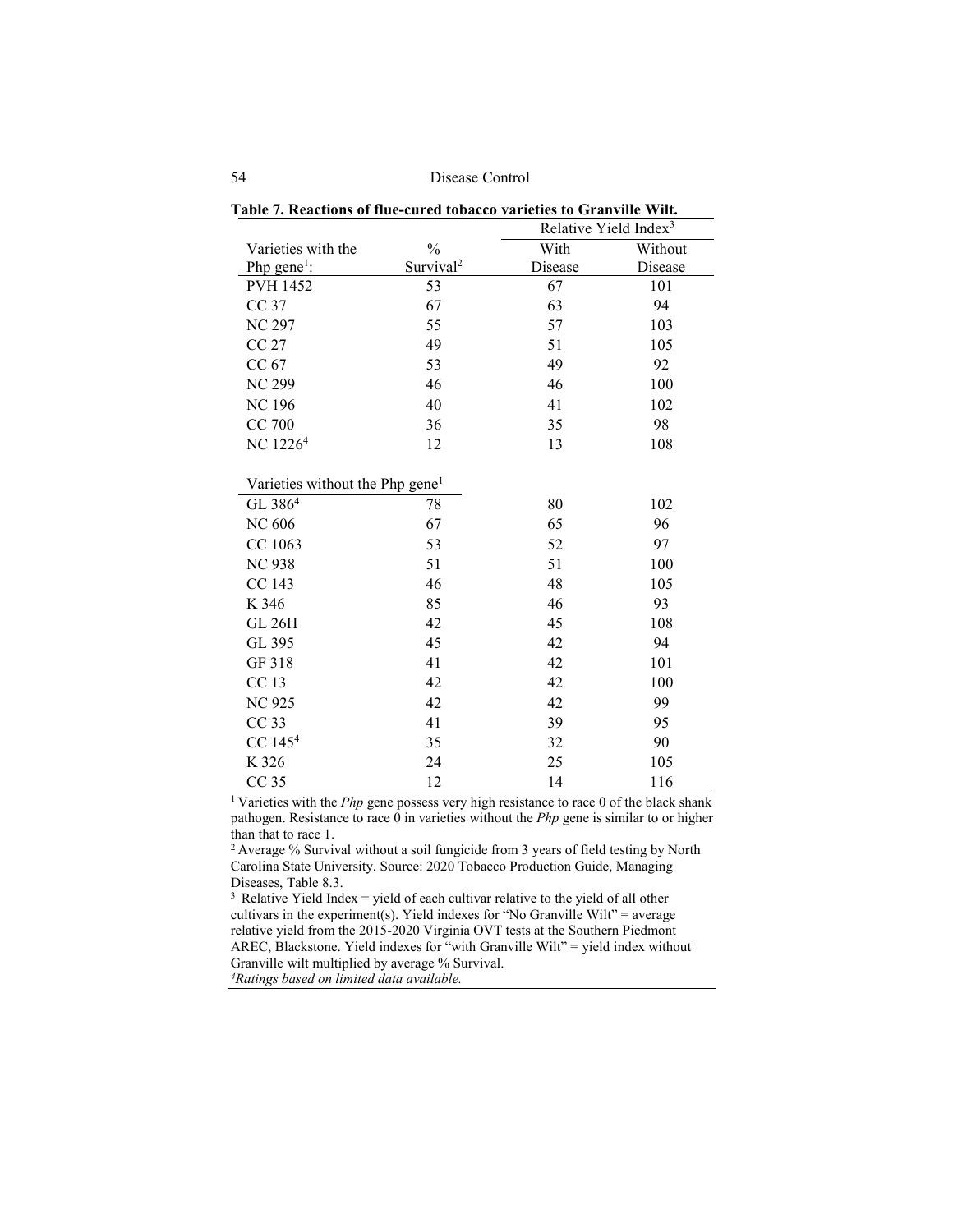Except for the new cultivar CC 145, all flue-cured tobacco cultivars currently being grown are resistant to races 1 and 3 of the southern root-knot nematode (*Meloidogyne incognita*). However, the peanut root-knot nematode (*M. arenaria*), races 2 and 4 of the southern root-knot nematode, and the Javanese root-knot nematode (*M. javanica*) are also now common in Virginia. The Guava root-knot nematode (*M. enterolobii*) is also currently spreading in a number of nearby states, including North Carolina. *Any galling on a "rootknot resistant" flue-cured tobacco cultivar indicates the presence of at least one of these other types of root-knot.* Flue-cured tobacco cultivars CC 13, CC 33, CC 35, and CC 37 are resistant to *M. arenaria* and *M. javanica* in addition to races 1 and 3 of *M. incognita*, and should significantly improve control of these species of root-knot nematodes (Table 9). However, no currently-grown tobacco cultivars possess resistance to *M. enterolobii*. Rotating tobacco with "non-host" crops will also reduce root-knot nematode populations (see Table 1), but forage legumes, such as clover, are often good hosts for root-knot. Sweet potato is a good host for *M. enterolobii*, so rotating flue-cured tobacco with sweet potato significantly increases the risk of that new nematode gaining a foothold or increasing in Virginia. Rotation intervals should be increased for as long as possible. Virginia growers should also be particularly careful when purchasing farm equipment and sweet potato planting stock from the Carolinas to avoid introducing this new and very damaging nematode into Virginia. Using an effective soil nematicide is advisable when crop rotation and resistant varieties aren't practical and preplant root-knot populations are high (Table 13). At this time, a maximum rate of Telone II is the only recommended nematicide treatment for fields where *M. enterolobii* has been detected.

| cc of soil<br>Risk of<br>$%$ Roots<br>Fall<br>Spring |                       |                      |                        |                                                                                                             |
|------------------------------------------------------|-----------------------|----------------------|------------------------|-------------------------------------------------------------------------------------------------------------|
| Crop Loss                                            | Galled                | Sample               | Sample                 | Control Options                                                                                             |
| Very Low                                             | 1 to 10               | $1$ to<br>200        | 1 to $20$              | Practice crop rotation and/or<br>plant a resistant variety                                                  |
| Low                                                  | $11 \text{ to}$<br>25 | $201$ to<br>1,000    | $21 \text{ to}$<br>100 | Use crop rotation in<br>combination with a resistant<br>variety and/or a nematicide                         |
| Moderate                                             | $26$ to<br>50         | 1,001<br>tο<br>3,000 | $101$ to<br>300        | Increase rotation interval.<br>Also use a resistant variety<br>and a nematicide rated 'G' or<br>higher      |
| High                                                 | Over 50               | Over<br>3,000        | Over<br>300            | Increase rotation interval if at<br>all possible. Use a resistant<br>variety with a nematicide<br>rated 'E' |

**Table 8. Interpreting Root-Knot Nematode infestation levels**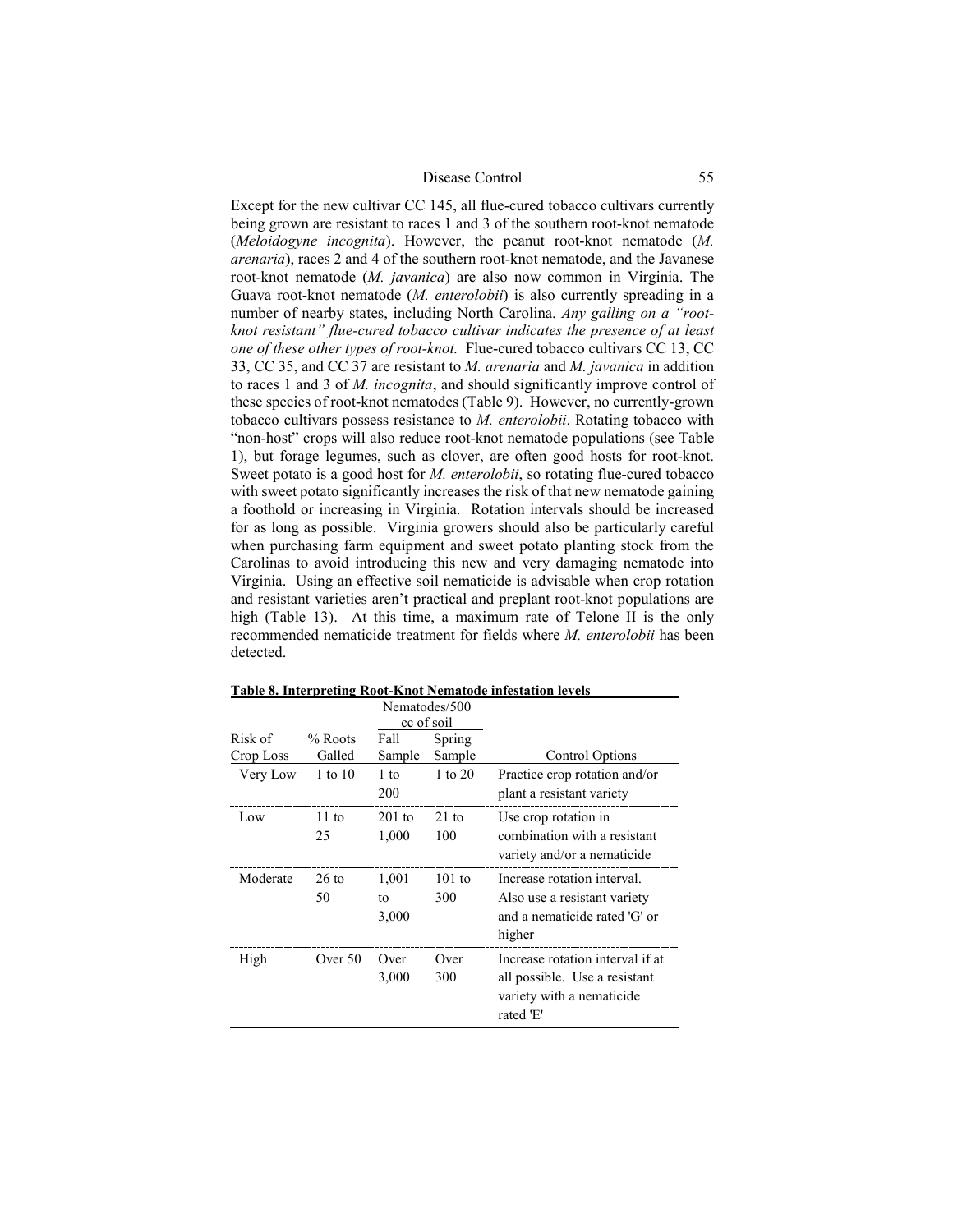Significant crop stunting and relatively high populations of lesion or meadow nematodes (*Pratylenchus* species) seem increasingly common in flue-cured tobacco fields in Virginia. However, not all lesion nematode species damage tobacco, and nematode assay results aren't currently able to differentiate those species from others that don't parasitize tobacco. Rotation crops that reduce root-knot and tobacco cyst nematodes aren't necessarily effective for lesion nematodes, although a single year of forage or grain pearl millet can be highly effective. No resistance to lesion nematodes is available in tobacco varieties. Applying a tobacco nematicide for lesion nematode control may be profitable when: 1- significant stunting or crop weakness has already been observed, and 2- a soil nematode assay detects as few as 50-100 lesion nematodes/500 cc of soil.

**Tomato spotted wilt virus (TSWV)** is spread by various species of thrips usually within the first few weeks after transplanting. Greenhouse application of an appropriate systemic insecticide can significantly reduce damage caused by TSWV.

**Tobacco mosaic virus (TMV)** can be spread by contaminated clipping mowers in the greenhouse, from tobacco roots and stalks remaining in soil from previous crops, from weed hosts such as horsenettle and ground cherry, from contaminated objects and surfaces (trays, sheets, etc.), and from manufactured tobacco products. Workers should wash their hands regularly during planting. Rogueing infected plants before layby will reduce virus spread within a field. However, tobacco mosaic can't be eliminated from infested fields without crop rotation and early destruction of roots and stalks. Mosaic resistant varieties can reduce damage and may help eliminate residual virus in infested fields. *Varieties such as CC 27, CC 37, CC 67, GL 26H, NC 297, PVH 2254, PVH 2275 or PVH 2310 may be appropriate for fields with a history of 30 to 50 percent of the plants infected with mosaic before topping*. *If a TMV-resistant variety is planted, the entire field should be planted to the resistant variety* to avoid significant plant injury.

**Target Spot, Frogeye, and Blue Mold** can be significant problems for tobacco producers in Virginia. Quadris is registered for target spot control in both the greenhouse and field (Tables 3 and 10), but only one spray is allowed in the greenhouse. If applied shortly after the  $1<sup>st</sup>$  clipping, this spray should provide good disease control for at least 3 to 4 weeks. Target spot can also reach damaging levels in the field as topping time nears. Timely harvest of lower leaves often reduces leaf diseases by increasing air flow in fields, allowing upper leaves to dry-out, but in wet weather leaf diseases can continue to get worse through the harvest period. Fungicide sprays can help minimize leaf spots through these conditions, but continued sequential use of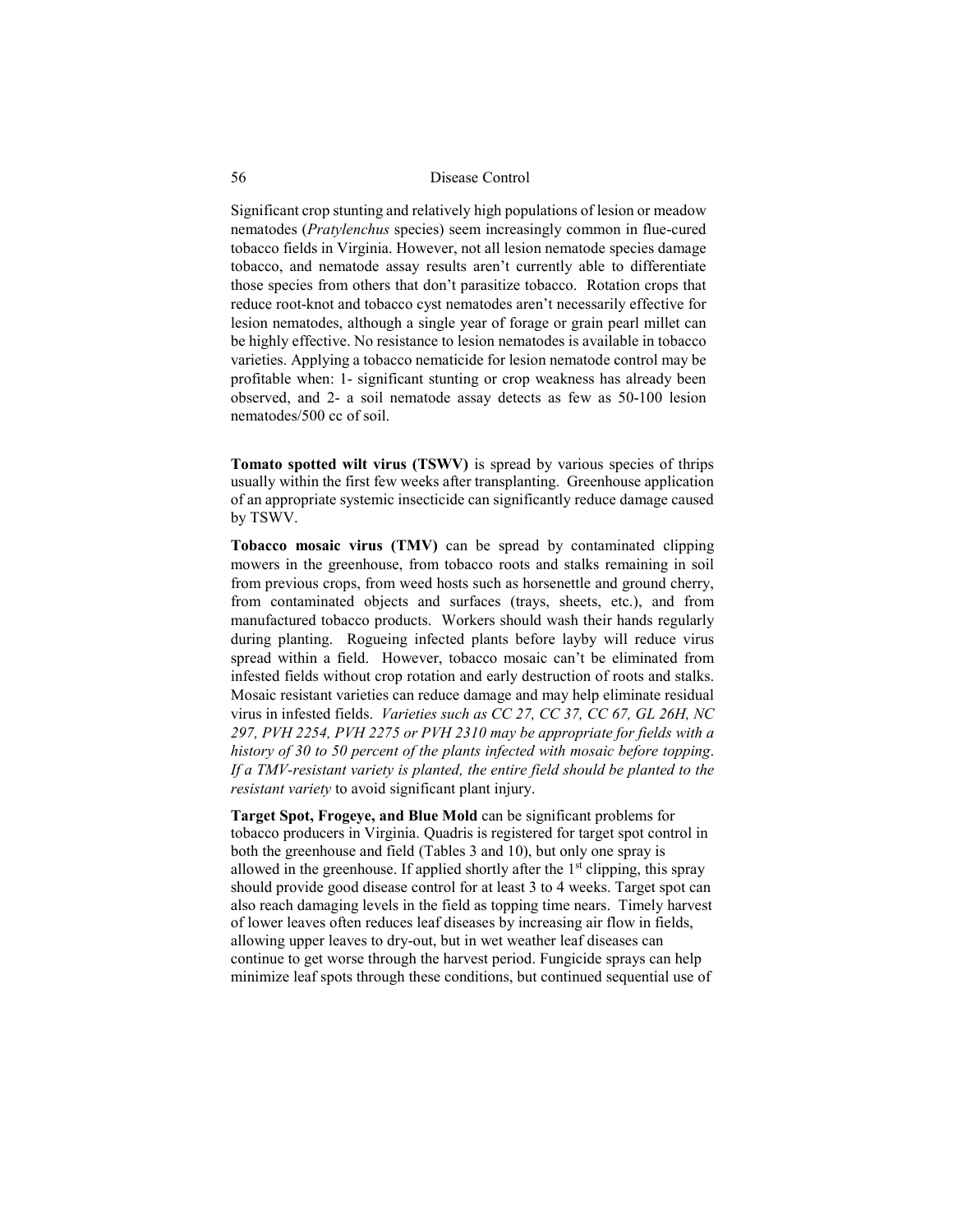|                    |  |  | Table 9. Tobacco disease resistance in selected flue-cured tobacco varieties |  |
|--------------------|--|--|------------------------------------------------------------------------------|--|
| available in 2021. |  |  |                                                                              |  |

|                      |                          |      |                   |                 | <b>Resistance Rating</b> |                          |                          |
|----------------------|--------------------------|------|-------------------|-----------------|--------------------------|--------------------------|--------------------------|
|                      |                          |      |                   |                 | Nematodes                |                          |                          |
|                      | Black Shank <sup>1</sup> |      |                   | Root-Knot       |                          |                          |                          |
|                      | $Ph_p$ gene              |      |                   |                 |                          |                          | Tobacco                  |
|                      | $(\text{race } 0)$       | Race | Granville         | $M_{\cdot}$     | Other                    | Tobacco                  | Mosaic                   |
| Variety              | $\text{only})^2$         | 1    | Wilt <sup>1</sup> | incognita       | species <sup>3</sup>     | Cyst                     | Virus                    |
| CC 13                |                          | 57   | 42                | $\ddot{}$       | $^{+}$                   | $\overline{a}$           | $\overline{a}$           |
| <b>CC 27</b>         | $^{+}$                   | 39   | 49                | $^{+}$          | $\overline{a}$           | $\qquad \qquad +$        | $^{+}$                   |
| CC 33                | ÷,                       | 71   | 41                | $\ddot{}$       | $^{+}$                   | $\overline{a}$           | $\blacksquare$           |
| CC <sub>35</sub>     |                          | 82   | 12                | $^{+}$          | $^{+}$                   | $\overline{a}$           | ٠                        |
| CC 37                | $^{+}$                   | 39   | 67                | $^{+}$          | $^{+}$                   | $^{+}$                   | $^{+}$                   |
| CC 67                | $^{+}$                   | 60   | 53                | $^{+}$          | $\blacksquare$           | $^{+}$                   | $^{+}$                   |
| CC 143               | ÷,                       | 56   | 46                | $^{+}$          | ÷,                       | $\overline{a}$           | $\overline{a}$           |
| CC 145 <sup>4</sup>  | $\blacksquare$           | 91   | 35                | $\overline{a}$  | $\overline{a}$           | $\overline{\phantom{0}}$ | $\overline{a}$           |
| <b>CC 700</b>        | $^{+}$                   | 67   | 36                | $^{+}$          | $\overline{a}$           | $^{+}$                   | ٠                        |
| CC 1063              | ÷,                       | 92   | 53                | $\! + \!\!\!\!$ | ÷,                       | $\overline{a}$           | $\frac{1}{2}$            |
| GF 318               | $^{+}$                   | 60   | 41                | $^{+}$          | ÷,                       | $^{+}$                   | $\overline{a}$           |
| <b>GL 26H</b>        | ÷,                       | 53   | 42                | $^{+}$          | ÷,                       | $\overline{\phantom{a}}$ |                          |
| GL 386 <sup>4</sup>  |                          | 94   | 78                | $^{+}$          | ÷,                       | $\overline{a}$           | ٠                        |
| GL 395               |                          | 67   | 45                | $^{+}$          | ÷,                       | ÷,                       | $\overline{a}$           |
| K 326                | ÷,                       | 37   | 24                | $^{+}$          | ÷,                       | $\overline{a}$           | ä,                       |
| K 346                | ÷,                       | 85   | 49                | $+$             | $\overline{a}$           | $\overline{a}$           | $\overline{\phantom{a}}$ |
| <b>NC 196</b>        | $\ddot{}$                | 73   | 40                | $^{+}$          | ÷,                       | $^{+}$                   | ÷,                       |
| <b>NC 297</b>        | $^{+}$                   | 37   | 55                | $^{+}$          | $\overline{a}$           | $^{+}$                   | $^{+}$                   |
| <b>NC 299</b>        | $^{+}$                   | 47   | 46                | $^{+}$          | ÷,                       | $\qquad \qquad +$        | $\blacksquare$           |
| <b>NC 606</b>        | ÷,                       | 77   | 67                | $^{+}$          | ÷,                       | $\overline{a}$           | $\frac{1}{2}$            |
| <b>NC 925</b>        | ÷,                       | 92   | 42                | $^{+}$          | ÷,                       | $\overline{a}$           | $\overline{a}$           |
| <b>NC 938</b>        | ÷,                       | 87   | 51                | $^{+}$          | $\overline{a}$           | $\overline{a}$           | $\overline{\phantom{a}}$ |
| NC 1226 <sup>4</sup> | $^{+}$                   | 99   | 12                | $^{+}$          | ÷                        | $^{+}$                   | $\overline{a}$           |
| PVH 1452             | $^{+}$                   | 66   | 53                | $^{+}$          | ÷,                       | $^{+}$                   | ٠                        |
| PVH 2310             | $^{+}$                   | 30   | 37                | $^{+}$          | $\overline{a}$           | $^{+}$                   | $\overline{\phantom{a}}$ |

<sup>1</sup> Resistance rating = "% Survival", the average % plants still alive near  $2<sup>nd</sup>$  or 3rd harvest, without a soil fungicide or fumigant. See Tables 4-7 for more detailed information. <sup>2</sup> Varieties with the  $Ph_p$  gene are almost immune to race 0 of the black shank pathogen;

resistance to race 0 without the  $Ph_p$  gene is at least as high as resistance to race 1. <sup>3</sup> "Other species" include *Meloidogyne arenaria* or *M. javanica*, which are now common in Virginia. All flue-cured tobacco varieties are thought to be susceptible to the guava root-knot nematode (*M. enterolobii)*, but this nematode has not been detected in Virginia.

*4 Ratings based on limited data available.*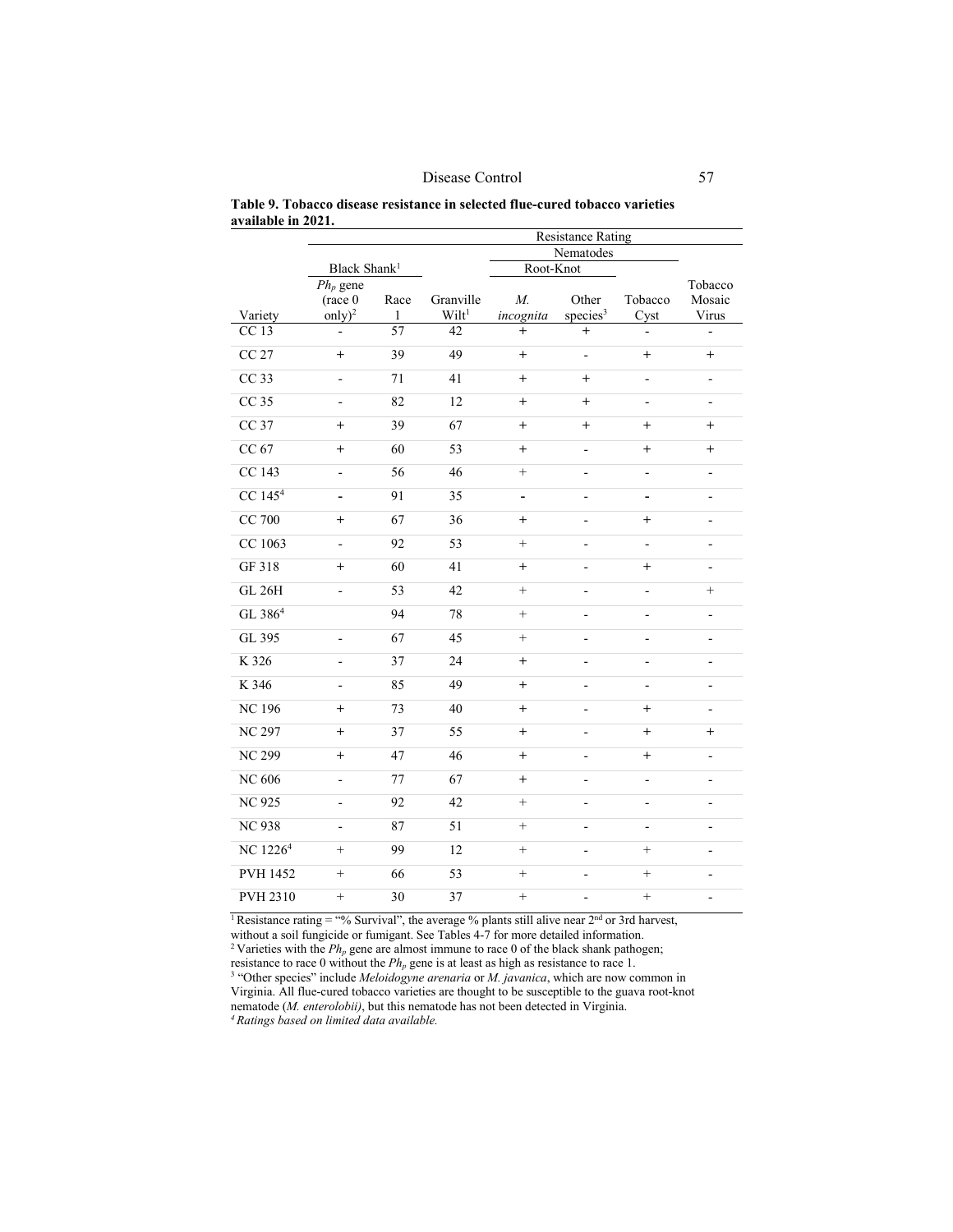similar fungicide chemistries (FRAC groups) can lead to fungicide insensitivity within the target pathogens. Unfortunately, *insensitivity to azoxystrobin (the active ingredient in Quadris) has been detected in tobacco leaf spot pathogens in both Kentucky and North Carolina every year since 2017***.** *Similar fungicide insensitivity in Virginia populations of these pathogens is likely***.** Tobacco producers have no similarly effective fungicide alternative to Quadris for target spot and frogeye leaf spot control. Because these pathogens may develop increased insensitivity if Quadris is applied "back-to-back**",** *growers are strongly encouraged to alternate application of Quadris with other foliar fungicides registered for use on tobacco* in order to slow the spread of Quadris-resistant populations of the target spot and frogeye pathogens. Multiple fungicides are available for blue mold control and are listed in Tables 3, 11 and 12 of this chapter.

## **APPLICATION METHODS**

Pesticide performance and safety is dependent on use of proper application methods. Proper pesticide use depends upon correct diagnosis of the problem, a clear understanding of the pesticide label, proper calibration of application equipment, and strict adherence to label directions and all federal, state and local pesticide laws and regulations.

**Preplant Incorporated (Preplant)** - Refer to section under weed control.

Foliar Spray (FS) – **Greenhouse applications** should not begin until seedlings are at least the size of a dime, but if repeated, should be applied at 5-7 day intervals up to transplanting. Use flat-fan, extended range tips at approximately 40 psi to maximize results. **Field sprays targeting the soil surface** should be applied using spray tips that evenly distribute the spray solution at spray volumes between 25 and 40 gallons per acre. **Field sprays for leaf diseases** should generally be applied using tips that apply a fine spray in 20-100 gallons per acre at 40-100 psi to maximize coverage as plants increase in size. Use of drop nozzles should significantly improve disease control after layby by improving spray coverage on bottom leaves, where foliar diseases are usually concentrated.

**Fumigation: -** Fumigant Management Plans (FMPs) are required for use of soil fumigants containing chloropicrin or metam sodium. Tobacco producers who plan to fumigate soil need to familiarize themselves with all requirements involved with use of the specific product they plan to use. These requirements are detailed in the extensive labels for all soil fumigants.**Precautionary and Restriction Statements** - Read and follow all directions, cautions, precautions, restrictions, and special precautions on each product label. Take labels seriously. This publication must not be used as the only source of precautionary and restriction statements.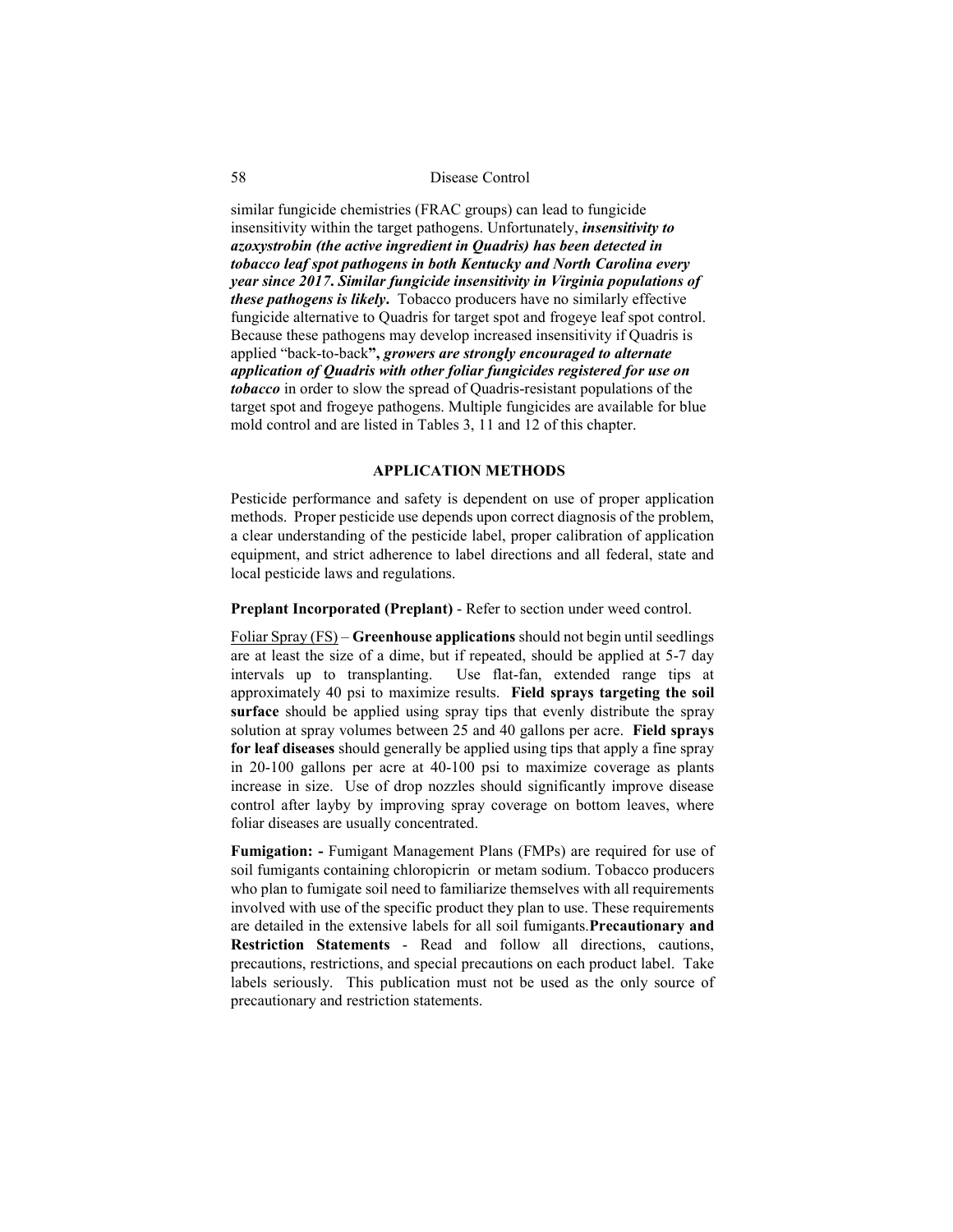**Table 10. FIELD DISEASES OF TOBACCO: ROOT AND STEM DISEASES**

|                                  |                     |                                      | Disease <sup>2</sup> |           |
|----------------------------------|---------------------|--------------------------------------|----------------------|-----------|
|                                  |                     |                                      | <b>Black</b>         | Granville |
| Product                          | Rate/A              | Application Method <sup>1</sup>      | Shank                | wilt      |
| Orondis Gold 200 <sup>3</sup>    | $4.8 \text{ fl oz}$ | <b>TPW</b>                           | E                    |           |
| + Ridomil Gold SL                | $+6-8$ fl oz        |                                      |                      |           |
| Orondis Gold Premix <sup>3</sup> | 24-28 fl oz         | <b>TPW</b>                           | E                    |           |
| Presidio <sup>4</sup>            | $4.0$ fl oz         | 1 <sup>st</sup> cultivation or layby | VG                   |           |
| Ridomil Gold SL                  | $1$ pt + 1 pt       | $PPI + \text{layby}$                 | VG                   |           |
| Ultra Flourish                   | $2 pt + 2 pt$       | $PPI + \text{layby}$                 | VG                   |           |
| MetaStar 2E AG                   | $4$ pt + 4 pt       | $PPI + \text{layby}$                 | VG                   |           |
| Ridomil Gold SL                  | $4-8$ fl oz +       | $TPW5 + 1st$ cultivation             | VG                   | ---       |
|                                  | 1.0 <sub>pt</sub>   | and/or layby                         |                      |           |
| Ridomil Gold SL                  | $1$ pt + $1$ pt     | $1st$ cultivation + layby            | VG                   |           |
| Ultra Flourish                   | $2 pt + 2 pt$       | $1st$ cultivation + layby            | VG                   |           |
| MetaStar 2E AG                   | $4$ pt + 4 pt       | $1st$ cultivation + layby            | VG                   |           |
| Ridomil Gold SL                  | $1$ pt + 1 pt       | $PPI + 1st$ cultivation +            | VG                   |           |
|                                  | $+1$ pt             | layby                                |                      |           |
| Ultra Flourish                   | $2 pt + 2 pt$       | $PPI + 1st$ cultivation +            | VG                   |           |
|                                  | $+2$ pt             | layby                                |                      |           |
| MetaStar 2E AG                   | $4$ pt + 4 pt       | $PPI + 1st$ cultivation +            | VG                   |           |
|                                  | $+4$ pt             | layby                                |                      |           |
| Ridomil Gold SL                  | $1-3$ pt            | <b>PPI</b>                           | F                    |           |
| <b>Ultra Flourish</b>            | $2-6$ pt            | <b>PPI</b>                           | F                    |           |
| MetaStar 2E AG                   | $4-12$ pt           | <b>PPI</b>                           | F                    |           |
| Telone C-17                      | $10.5$ gal          | F-Row                                | $P-F^5$              | G         |
| Chlor-O-Pic                      | 3 gal               | F-Row                                | $P-F^5$              | G         |
| Chloropicrin 100                 | 3 gal               | F-Row                                | $P-F^5$              | G         |
| Pic Plus                         | 4 gal               | F-Row                                | $P-F^5$              | G         |

 $1PPI$  – broadcast, preplant-incorporated spray;  $TPW$  – addition of fungicide to water applied to</u> furrow during transplanting;  $1^{st}$  cultivation – broadcast spray just *before* 1<sup>st</sup> cultivation; layby – broadcast spray just *before* layby; F-Row – inject 8 inches deep in row with single shank in center of row. Do not apply more than 3 pt of Ridomil Gold or Orondis Gold B; 6 pt of Ultra Flourish; 12 pt of Meta Star 2E AG; 9.6 fl oz Orondis Gold 200 or 27.8 fl oz Orondis Gold Premix; or 8 fl oz Presidio per acre per season.

<sup>2</sup> Control rating – F=fair; G=good; VG=very good; E = Excellent.  $(-)$  – No disease control or not labeled for this disease.

<sup>3</sup>Apply in at least 100-200 gallons of transplant water (TPW) per acre, followed by at least 1 subsequent fungicide application for black shank control using a non-FRAC 49 product. There is a risk of temporary plant injury from TPW application at lower rates of water per acre; premixing the soil fungicide in a TPW nurse or source tank helps reduce risk of plant injury. Use higher rate for heavier soils or more susceptible varieties. Do not follow soil use with foliar sprays of any FRAC 49-containing product.

sprays of any FRAC 49-containing product. 4 Apply Presidio as a field spray after use of a different fungicide at or near transplanting. Presidio may be applied at 1<sup>st</sup> cultivation or layby, but not both.

<sup>5</sup>Apply in at least 100-200 gallons of transplant water (TPW) per acre, followed by at least 1 subsequent fungicide application for black shank control using a non-FRAC 4 product. . Use higher rates for heavier soils or more susceptible varieties.

Fumigants will not control black shank without use of a soil fungicide, but may further improve control from application(s) of a black shank fungicide.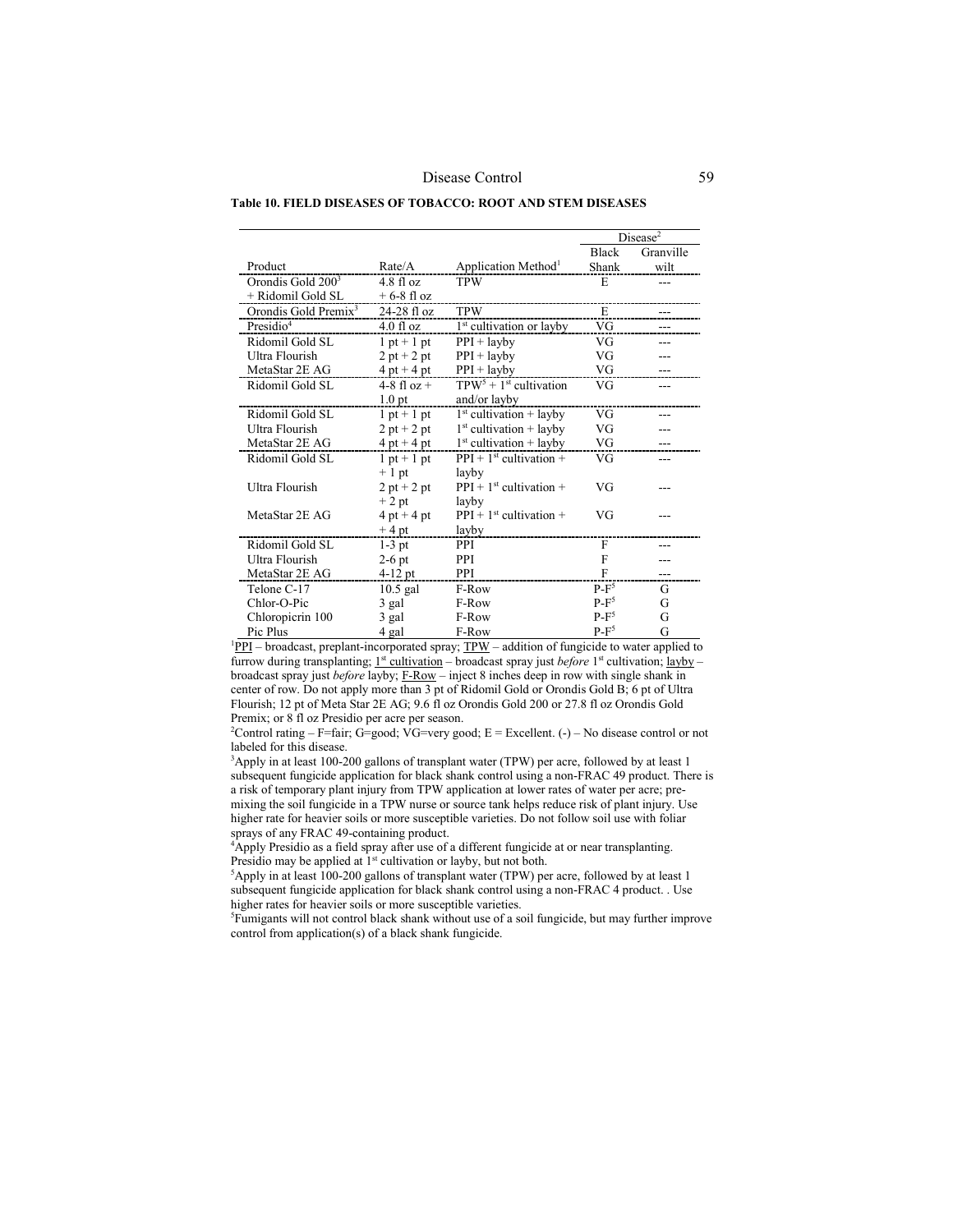## **Table 11. FIELD DISEASES OF TOBACCO: TARGET SPOT, FROGEYE, etc**

| Disease                               | Material        | Rate                                                                                                                                                                                                                                                                                                                                                                                                                                                                                                                                                                                                                                                                                                  | Application<br>Method <sup>1</sup> |
|---------------------------------------|-----------------|-------------------------------------------------------------------------------------------------------------------------------------------------------------------------------------------------------------------------------------------------------------------------------------------------------------------------------------------------------------------------------------------------------------------------------------------------------------------------------------------------------------------------------------------------------------------------------------------------------------------------------------------------------------------------------------------------------|------------------------------------|
| <b>Target Spot</b>                    | Quadris         | $6-12$ fl. oz.                                                                                                                                                                                                                                                                                                                                                                                                                                                                                                                                                                                                                                                                                        | Foliar                             |
| (Thanatephorus cucumeris);            |                 |                                                                                                                                                                                                                                                                                                                                                                                                                                                                                                                                                                                                                                                                                                       | Spray                              |
| Frogeye (Cercospora                   |                 |                                                                                                                                                                                                                                                                                                                                                                                                                                                                                                                                                                                                                                                                                                       |                                    |
| nicotianae); Blue mold                |                 |                                                                                                                                                                                                                                                                                                                                                                                                                                                                                                                                                                                                                                                                                                       |                                    |
| (Peronospora tabacina).               |                 |                                                                                                                                                                                                                                                                                                                                                                                                                                                                                                                                                                                                                                                                                                       |                                    |
|                                       |                 | Remarks: First application for blue mold should be made at first indication of<br>disease in the area; for target spot, spray at or soon after layby. Spray in sufficient<br>water volume for complete coverage and canopy penetration. Research indicates 8-9<br>fl. oz/ Quadris/A usually provides optimal target spot control. Don't spray Quadris<br>"back-to-back" but alternate with another fungicide from a different FRAC group.<br>Quadris now has a 21-day pre-harvest interval (PHI). These restrictions will limit<br>the maximum number of Quadris sprays to 2-3/field growing season. May enhance<br>weather flecking; tank-mixing with EC pesticides or those containing high amounts |                                    |
| of solvents may increase that effect. |                 |                                                                                                                                                                                                                                                                                                                                                                                                                                                                                                                                                                                                                                                                                                       |                                    |
| <b>Target Spot</b>                    | Penncozeb 75 DF | 1.5-2.0 lb/100 gal water                                                                                                                                                                                                                                                                                                                                                                                                                                                                                                                                                                                                                                                                              | Foliar                             |
| (Thanatephorus                        |                 |                                                                                                                                                                                                                                                                                                                                                                                                                                                                                                                                                                                                                                                                                                       | Spray                              |
| cucumeris); Blue                      |                 |                                                                                                                                                                                                                                                                                                                                                                                                                                                                                                                                                                                                                                                                                                       |                                    |
| mold Peronospora                      |                 |                                                                                                                                                                                                                                                                                                                                                                                                                                                                                                                                                                                                                                                                                                       |                                    |
| tabacina);<br>Anthracnose             |                 |                                                                                                                                                                                                                                                                                                                                                                                                                                                                                                                                                                                                                                                                                                       |                                    |
| (Colletotrichum                       |                 |                                                                                                                                                                                                                                                                                                                                                                                                                                                                                                                                                                                                                                                                                                       |                                    |
| gloeosporioides)                      |                 |                                                                                                                                                                                                                                                                                                                                                                                                                                                                                                                                                                                                                                                                                                       |                                    |
|                                       |                 | <b>Remarks:</b> Begin sprays when conditions favor disease and continue on a 5-7 day                                                                                                                                                                                                                                                                                                                                                                                                                                                                                                                                                                                                                  |                                    |
|                                       |                 | interval until the threat of disease subsides. Penncozeb shouldn't be applied within 6<br>weeks of first harvest to avoid excessive leaf residues. Some tobacco companies may<br>not purchase leaf treated with mancozeb fungicides like Penncozeb.                                                                                                                                                                                                                                                                                                                                                                                                                                                   |                                    |
|                                       |                 | $\mu$ Apply at 40-100 psi in 20 gal of water up to layby and up to 100 gal of water near topping.                                                                                                                                                                                                                                                                                                                                                                                                                                                                                                                                                                                                     |                                    |

Higher spray volumes are important in maximizing coverage, which is important in achieving desired disease control. Use hollow-cone nozzles (TX12, etc.) Use of drop nozzles after layby stage should increase coverage on lower leaves where disease starts and is often concentrated.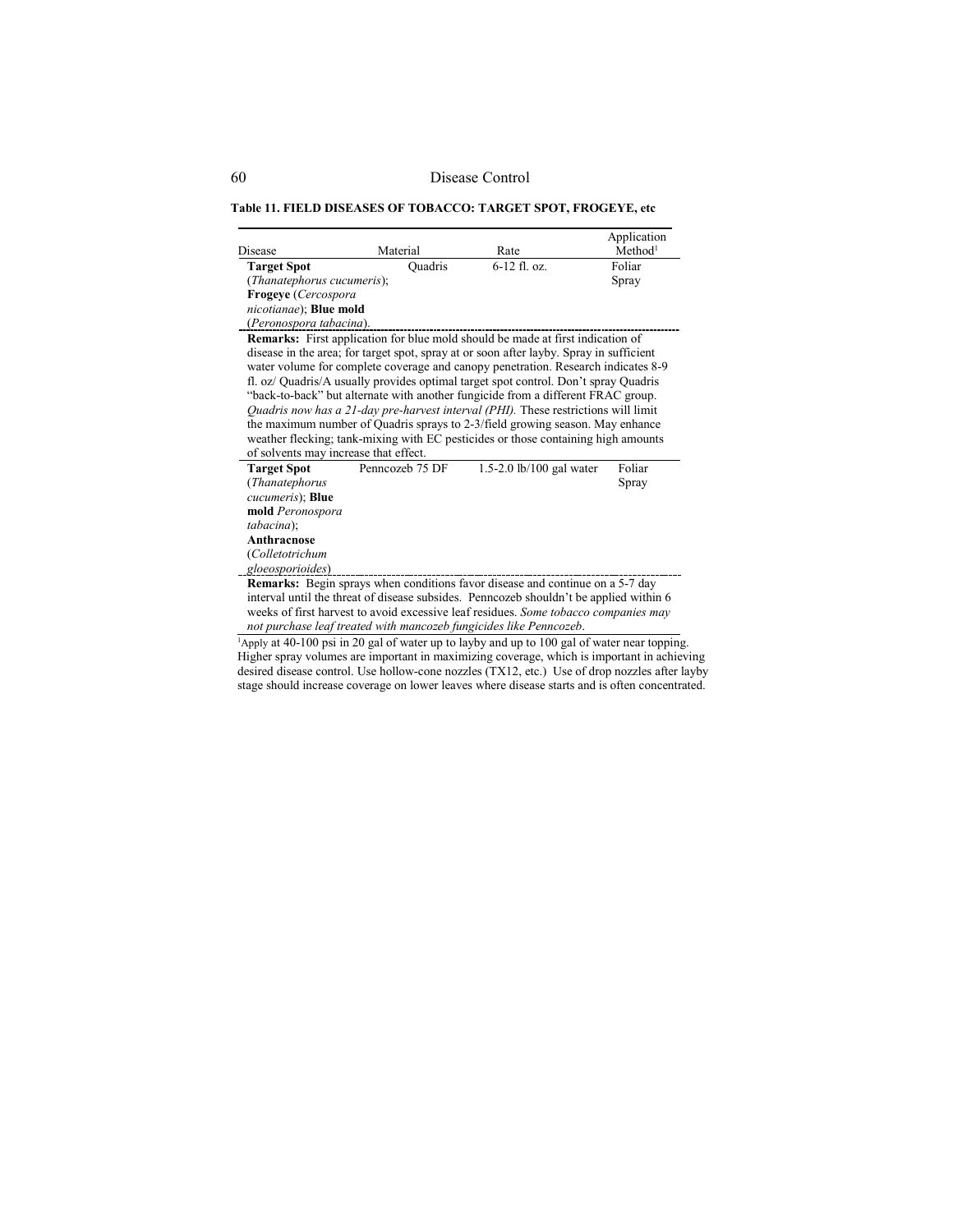**Table 12. FIELD DISEASES OF TOBACCO: BLUE MOLD** 

| Disease                                                                                     | Material                                                            | Rate                                                                                                                                                                                                                                                                                                                                                                                                                            | Application<br>Method <sup>2</sup> |
|---------------------------------------------------------------------------------------------|---------------------------------------------------------------------|---------------------------------------------------------------------------------------------------------------------------------------------------------------------------------------------------------------------------------------------------------------------------------------------------------------------------------------------------------------------------------------------------------------------------------|------------------------------------|
| <b>Blue mold</b>                                                                            | $8.0$ fl.oz/ $A1$<br>Revus                                          |                                                                                                                                                                                                                                                                                                                                                                                                                                 |                                    |
| (Peronospora tabacina)                                                                      |                                                                     |                                                                                                                                                                                                                                                                                                                                                                                                                                 |                                    |
|                                                                                             | a spreading/penetrating surfactant (non-ionic) may improve results. | Remarks: Foliar spray; begin application before disease develops and continue on<br>a 7-10 day interval. Switch a non-FRAC Group 40 fungicide after 2 consecutive<br>sprays. May be tank-mixed with an effective blue mold fungicide with a different<br>mode of action. Use sufficient spray volume to provide thorough coverage. Adding                                                                                       |                                    |
| <b>Blue mold</b>                                                                            | Forum $+$                                                           | 7.0 fl oz + 2.0 lb/100 gal                                                                                                                                                                                                                                                                                                                                                                                                      | Foliar                             |
| Peronospora<br>tabacina)                                                                    | Penncozeb 75 DF                                                     | water                                                                                                                                                                                                                                                                                                                                                                                                                           | Spray                              |
|                                                                                             | not purchase leaf treated with mancozeb fungicides like Penncozeb.  | Remarks: Begin sprays when conditions favor disease and continue on a 5-7 day<br>interval until the threat of disease subsides. Do not exceed 8 fl.oz./A of Forum per<br>application or 30 fl.oz./A per season. Penncozeb shouldn't be applied within 6<br>weeks of first harvest to avoid excessive leaf residues. Some tobacco companies may                                                                                  |                                    |
| <b>Blue mold</b>                                                                            | Orondis Ultra A +                                                   | 2.0 - 4.8 fl oz + 2.0 - 4.8                                                                                                                                                                                                                                                                                                                                                                                                     | Foliar                             |
| Peronospora<br>tabacina)                                                                    | Orondis Ultra B                                                     | fl oz/100 gal water <sup>1</sup>                                                                                                                                                                                                                                                                                                                                                                                                | Spray                              |
| <b>Blue mold</b><br>Peronospora<br>tabacina)                                                | Ridomil Gold EC<br>Ultra Flourish<br>MetaStar 2E AG                 | interval until the threat of disease subsides. Do not exceed 19.2 fl.oz./A per season.<br>Do not follow soil use of Orondis with foliar sprays. Make no more than 2 sequential<br>applications before rotating to a different fungicide to avoid fungicide resistance.<br>$0.5-1$ pt + 0.5 pt/A <sup>1</sup><br>1-2 pt + 1 pt/ $A^1$<br>2-4 pt + $2pt1$                                                                         | Preplant +<br>Layby                |
|                                                                                             | damping-off. Read precautionary and rotation crop restrictions.     | Remarks: Strains of the blue mold pathogen are often insensitive to mefenoxam,<br>but mefenoxam may control sensitive strains early in the season, as well as Pythium                                                                                                                                                                                                                                                           |                                    |
| <b>Blue mold</b><br>Peronospora<br>tabacina)                                                | Aliette                                                             | $2.5 - 4.0$ lb/A <sup>1</sup>                                                                                                                                                                                                                                                                                                                                                                                                   | Foliar                             |
| mix.                                                                                        |                                                                     | <b>Remarks:</b> No more than 5 sprays allowed, 3 day pre-harvest interval; don't tank-                                                                                                                                                                                                                                                                                                                                          |                                    |
| <b>Blue mold</b><br>Peronospora<br>tabacina); Tomato<br><b>Spotted Wilt</b><br>Virus (TSWV) | Actigard 50WP                                                       | $0.5$ oz/20 gal/A                                                                                                                                                                                                                                                                                                                                                                                                               | Foliar                             |
| TSWV control.                                                                               |                                                                     | Remarks: Begin applications when blue mold disease threatens and plants are at<br>least 12 inches tall. Up to 3 sprays may be applied on a 10-day schedule. Treated<br>plants require 3-5 days to fully respond to each application. TSWV sprays beginning<br>within 7 days of transplanting or whenever plants have recovered from transplant<br>shock may also be used to follow-up on greenhouse application of Actigard for |                                    |

susceptible varieties. Mix 20-30 gal/A of spray solution for sprays during the first several weeks after transplanting; gradually increase spray volume to 40 gal/A by layby and 80-100 gal/A on

tobacco ready to be topped.<br><sup>2</sup> <u>Foliar spray</u> - apply at 40-100 psi in 20 to 100 gal of water. The amount of water depends on size of plant. Use hollow-cone nozzles (TX12, etc.) Use drop nozzles to apply fungicide to both the top and bottom leaves.  $Preplant + layby - first application preplant$ followed by a second spray just before last cultivation.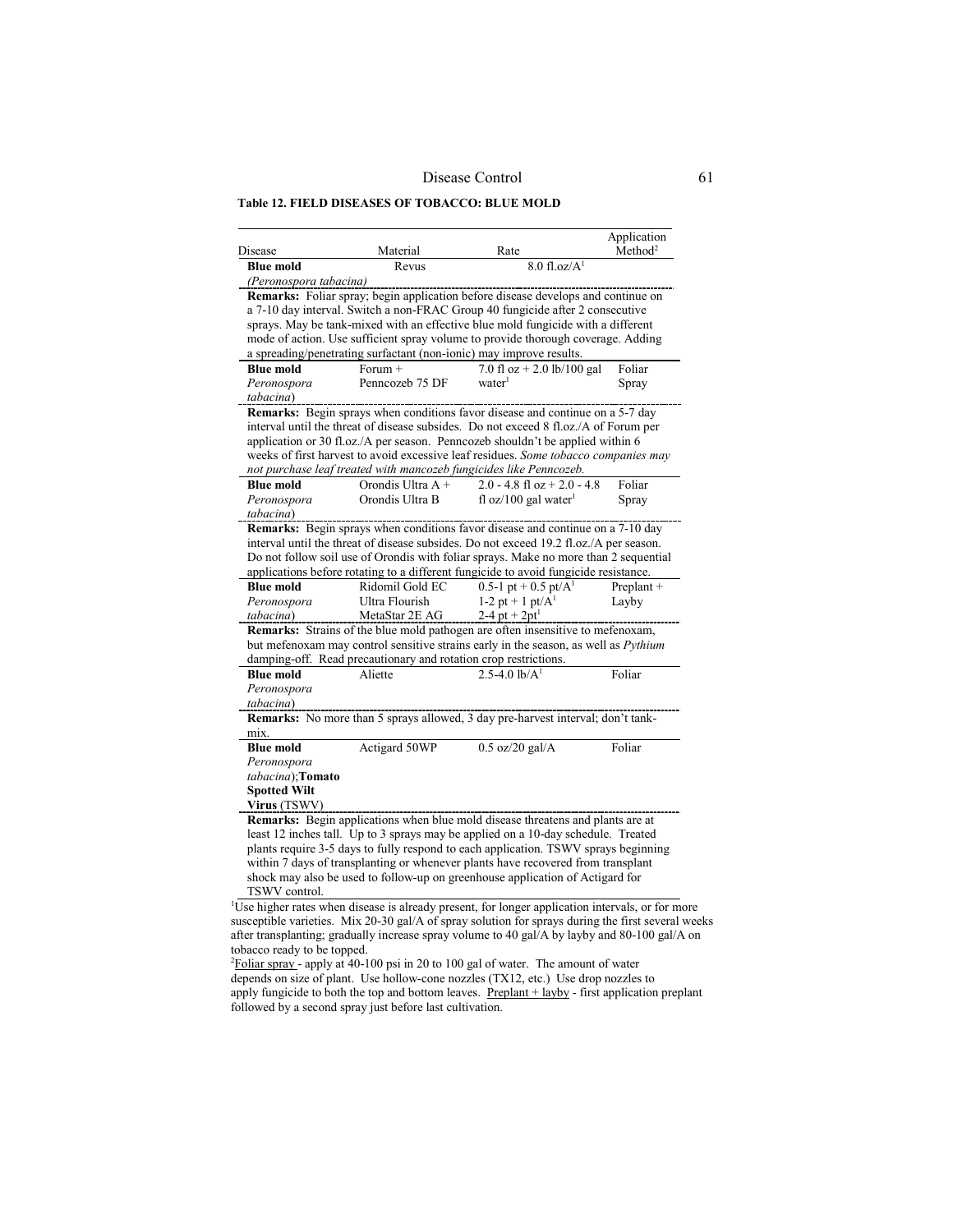|                     |                                               | Nematodes <sup>1</sup>                             |                                |                 |                            |
|---------------------|-----------------------------------------------|----------------------------------------------------|--------------------------------|-----------------|----------------------------|
|                     |                                               | <b>Root Knot</b>                                   |                                |                 |                            |
| Product             | Rate/A,<br>Application<br>Method <sup>3</sup> | Meloidogyne<br>incognita,<br>arenaria,<br>javanica | М.<br>enterolobii <sup>2</sup> | Tobacco<br>Cyst | Lesion<br><b>Nematodes</b> |
| <b>Fumigants</b>    |                                               |                                                    |                                |                 |                            |
| Chlor-O-Pic         | $3-4$ gal                                     | E                                                  | $P-F$                          | G               | E                          |
| 42% Metam           | $25$ gal                                      | $\overline{\cdot}$                                 | $\overline{\phantom{a}}$       | G               | $\overline{\phantom{a}}$   |
| products            |                                               |                                                    |                                |                 |                            |
| Pic Plus            | $4.2$ gal                                     | E                                                  | $P-F$                          | G               | E                          |
| Telone II           | 6 gal                                         | E                                                  | $P-F$                          | F               | E                          |
| Telone II           | $9-10$ gal                                    | E                                                  | G                              | VG              | E                          |
| Non-                |                                               |                                                    |                                |                 |                            |
| <b>Fumigants</b>    |                                               |                                                    |                                |                 |                            |
| Nimitz <sup>4</sup> | $3.5 - 7.0$ pt/,<br>PPI                       | $F-G$                                              | P-F                            | $F-G$           | F                          |
| Velum Prime         | $6.5 - 6.87$ fl<br>oz, TPW                    | $F-G$                                              | $P-F$                          | $F-G$           | F                          |

# **Table 13. TOBACCO NEMATICIDES**

<sup>1</sup> Control ratings: E=Excellent; VG=Very Good; G=Good; F=Fair; P=Poor; ? = insufficient data available to provide reliable evaluation; (---) =no control or not labeled. Use higher rates for higher nematode populations or for heavier soils.

<sup>2</sup> Tentative ratings based on North Carolina State University ratings for *M. enterolobii* control. <sup>3</sup> Soil fumigant rates assume injection 8 inches deep through a single shank in each row - 21-day waiting period before planting. PPI= before planting, apply broadcast in 40 gal/A, use at least 20 gal/A if applied in an 18-24 inch-wide band; incorporate 4-6 inches deep as soon as possible; TPW= transplant water application.

4 Nimitz should be applied in a band over the center of preformed beds and incorporated at least 7 days before transplanting. Product label rates are expressed per *treated acre* (not planted acre).

5 Do not apply more than 13.7 fl oz of Velum Prime (0.446 lbs fluopyram) per acre per year, regardless of formulation or method of application. Pre-harvest interval = 30 days. To limit potential development of pest resistance to fluopyram, the first foliar fungicide spray after use of Velum Prime should involve a product from a FRAC Group other than FRAC 7.